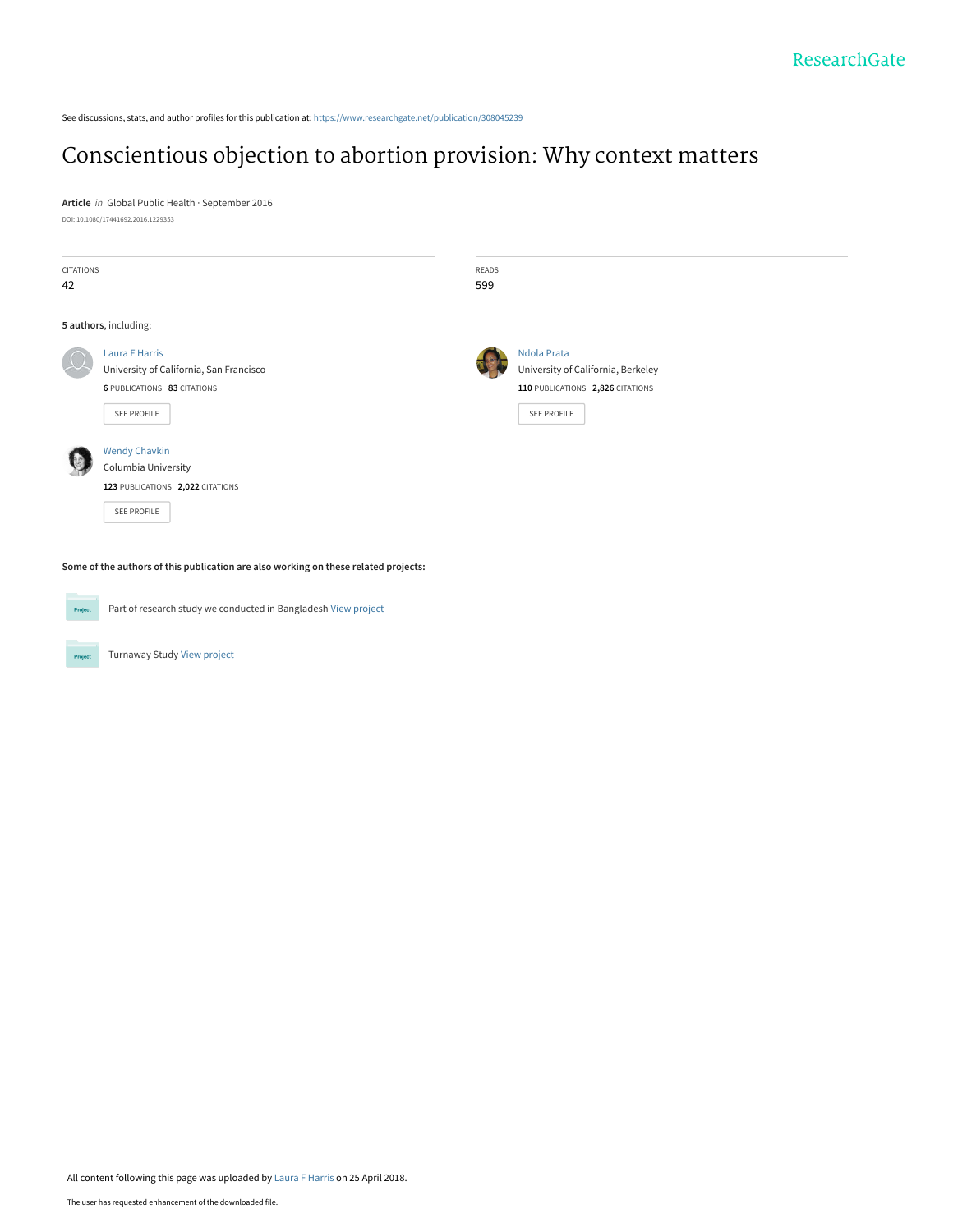# **This is the author's version of an accepted manuscript published by Global Public Health, available online at http://www.tandfonline.com/doi/abs/10.1080/17441692.2016.1229353**

# **Conscientious Objection to Abortion Provision: Why Context Matters**

Laura Florence Harris, MPH (corresponding author)

*UC Berkeley – UCSF Joint Medical Program, UC Berkeley School of Public Health, University of California, Berkeley, 570-R University Hall, Berkeley, CA 94720-1190*

laura.harris@berkeley.edu | +1 914-439-6454

## Jodi Halpern, MD, PhD

*UC Berkeley – UCSF Joint Medical Program, UC Berkeley School of Public Health, University of California, Berkeley, 570-R University Hall, Berkeley, CA 94720-1190*

 $ihalpern@berkeley.edu$  | +1 510-642-4366

### Ndola Prata, MD, MSc

*School of Public Health, University of California, Berkeley, 229 University Hall, Berkeley, CA 94720-6390*

ndola@berkeley.edu | +1 510-643-4284

### Wendy Chavkin, MD, MPH

*Department of Population and Family Health, Mailman School of Public Health, Columbia University, Department of Obstetrics and Gynecology, College of Physicians and Surgeons, Columbia University, 60 Haven Ave B-2 New York NY 10032*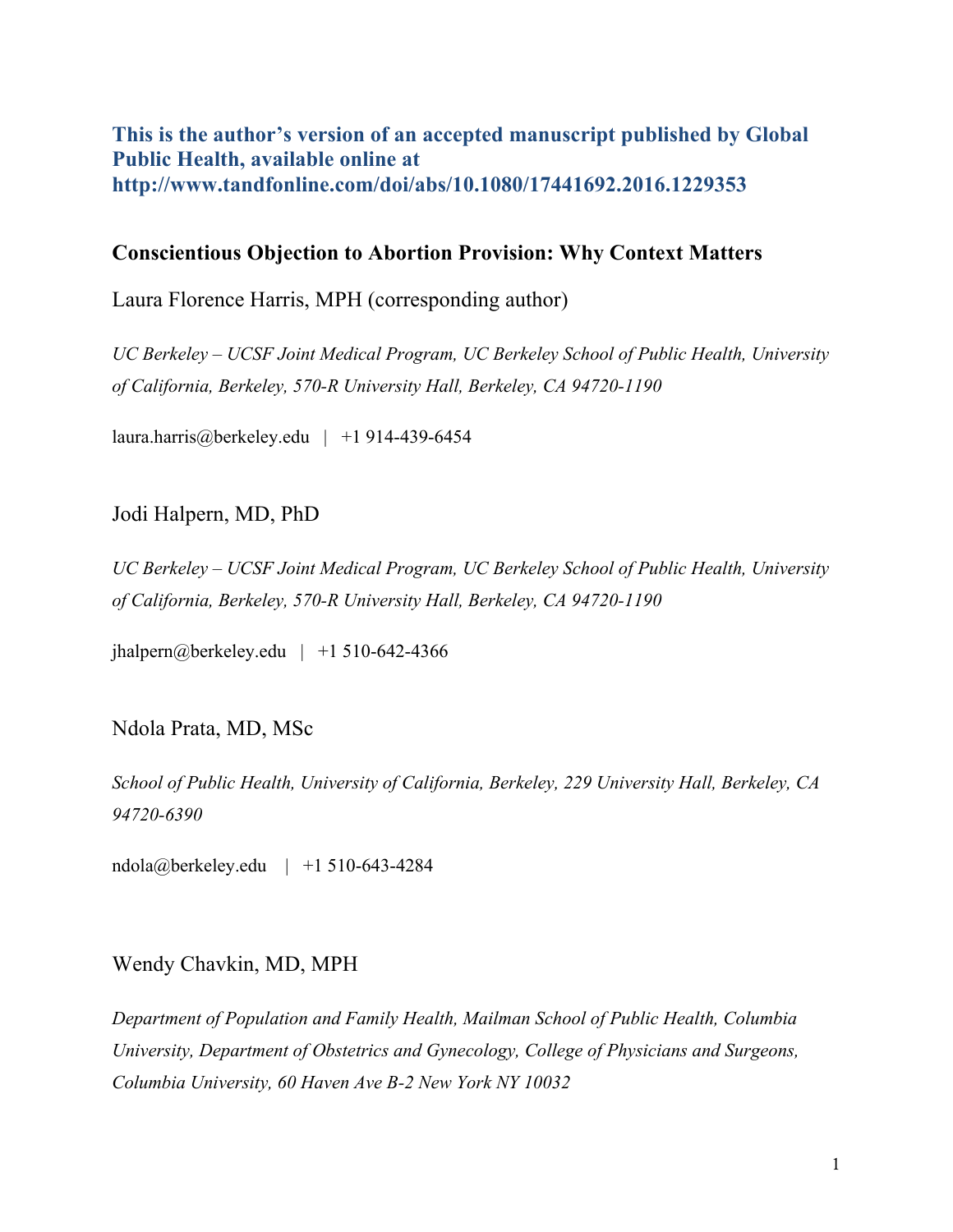wc9@columbia.edu | +1 212-304-5220

# Caitlin Gerdts, PhD MHS

*Ibis Reproductive Health, 1330 Broadway, Suite 1100, Oakland, CA 94612*

cgerdts@ibisreproductivehealth.org | 1.510.986.8967

### **Acknowledgments**

Sarah Baum, Clare Cameron, Kelly Knight, and Melissa Murray gave valuable feedback on drafts of this paper. Conversations with members of the UC Berkeley-UCSF Joint Medical Program, Seth Holmes, Lori Freedman, and members of Global Doctors for Choice helped provide background for the paper. A grant from a family endowment, the Schoeneman fund, supported Laura Harris's time writing this manuscript.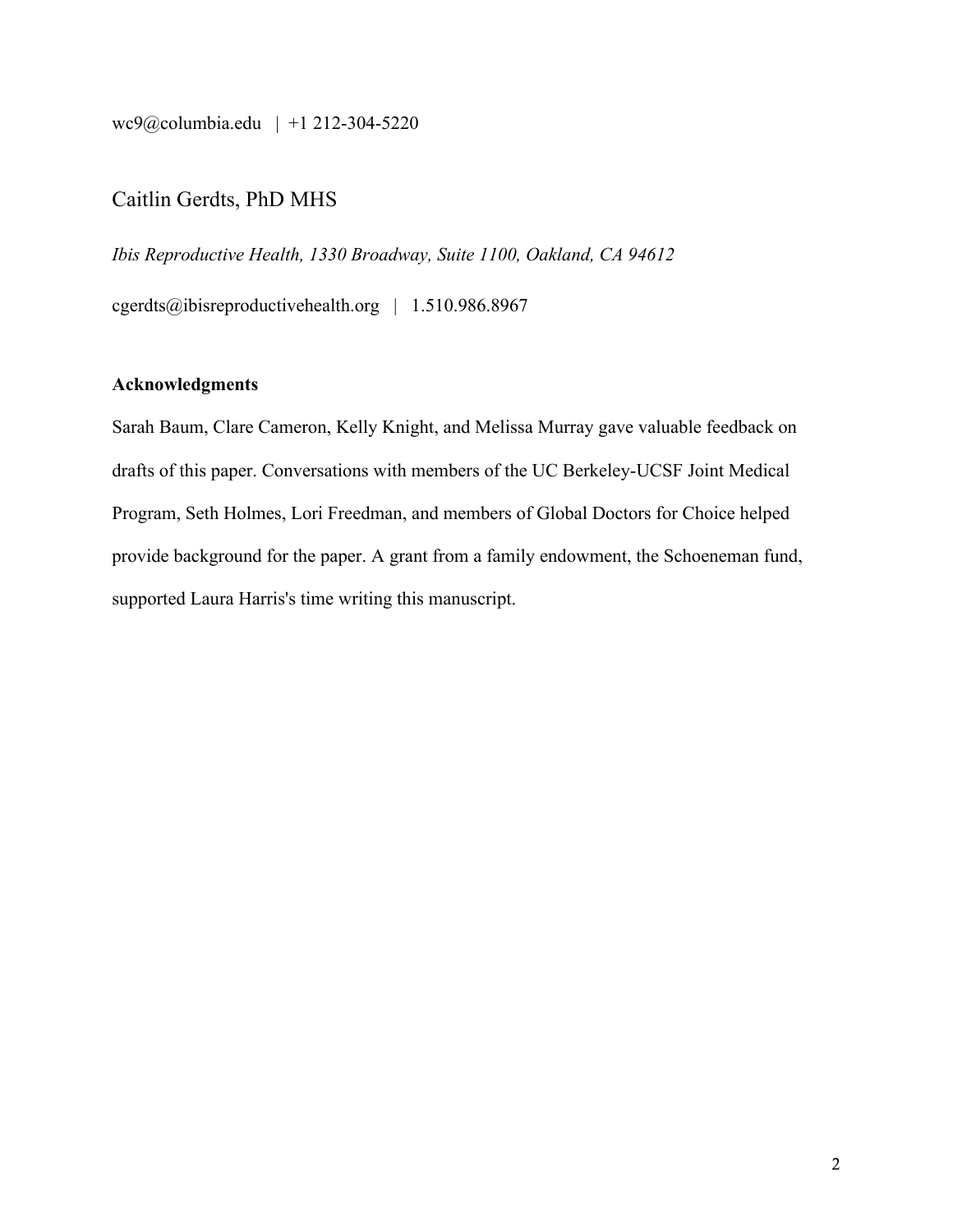#### **Conscientious Objection to Abortion Provision: Why Context Matters**

Conscientious objection to abortion – a clinician's refusal to perform abortions because of moral or religious beliefs – is a limited right, intended to protect clinicians' convictions while maintaining abortion access. This paper argues that conscientious objection policies and debates around the world generally don't take into account the social, political and economic pressures that profoundly influence clinicians who must decide whether to claim objector status. Lack of clarity about abortion policies, high workload, low pay, and social and workplace stigma towards abortion providers can discourage abortion provision. As the only legal way to refuse to provide abortions that are permitted by law, conscientious objection can become a safety valve for clinicians under pressure and may be claimed by clinicians who don't have moral or religious objections. Social factors including stigma also shape how stakeholders and policymakers approach conscientious objection. To appropriately limit the scope of conscientious objection and make protection of conscience more meaningful, more information is needed about how conscientious objection is practiced. Additionally, abortion trainings should include information about conscientious objection and its limits, reproductive rights, and how to create an enabling environment for abortion provision. Policymakers and all stakeholders should also focus on creating an enabling environment and reducing stigma.

Keywords: abortion; conscientious objection; conscience-based refusal; stigma; enabling environment

#### **Introduction**

Conscientious objection to abortion provision is defined as a clinician's refusal to perform abortions because of religious or moral beliefs (Charo, 2015; Wicclair, 2011). Ethicists, legal scholars and policymakers delineate the scope of conscientious objection in differing ways depending on how they balance reproductive rights and health with clinicians' convictions (Charo, 2005; Chavkin et al., 2013; Cook & Dickens, 2006; Dickens & Cook, 2000; Faúndes Duarte, & Osis, 2013; Fiala &Arthur, 2014; Kantymir et al., 2014). Yet perhaps more significant – and less well understood – are the differences between, on the one hand, how policies in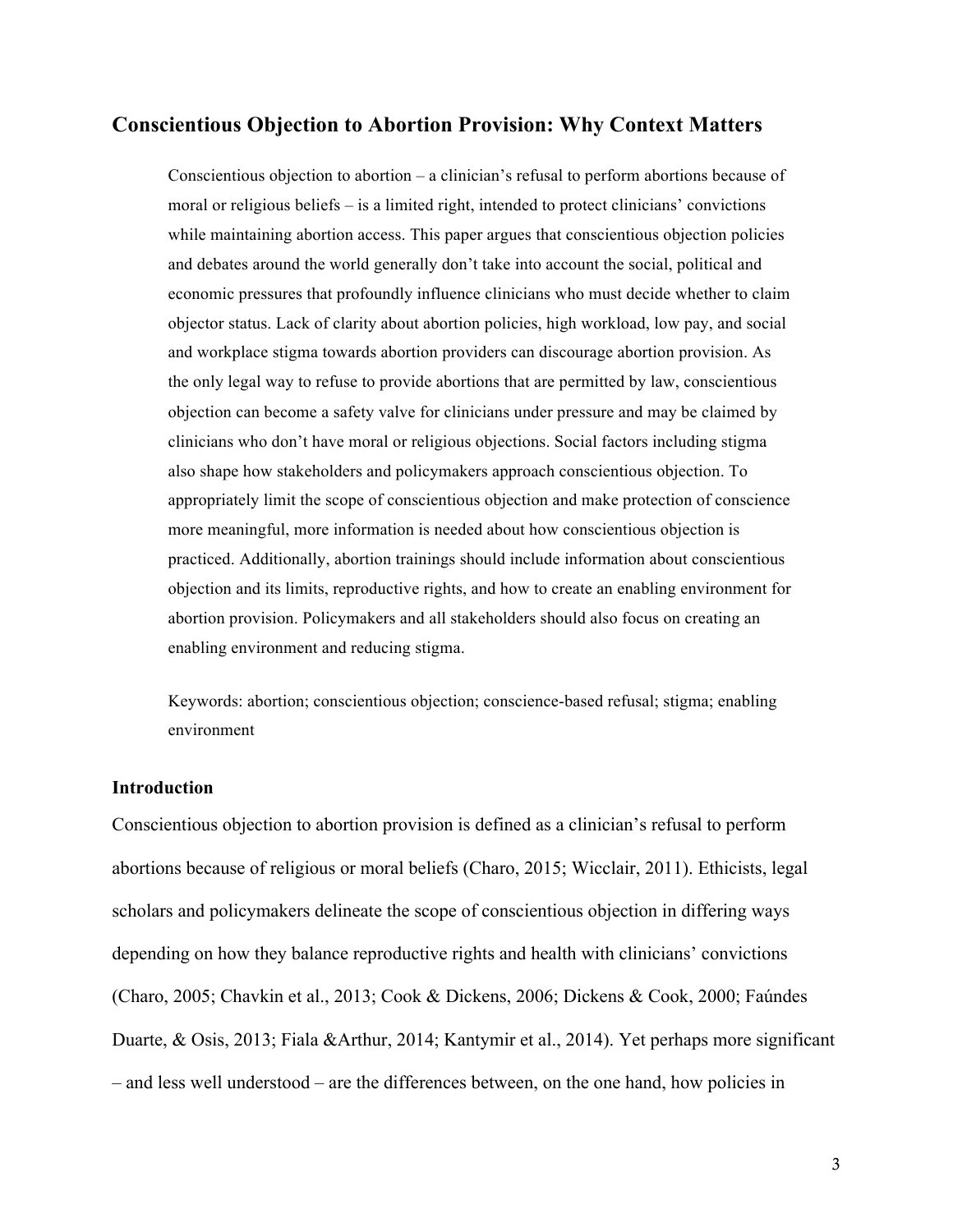various countries around the world define conscientious objection, and on the other, how health administrators and clinicians in those countries actually comprehend and practice it. Policies seldom take into account how the context in which reproductive healthcare is delivered will affect the practice of conscientious objection. Yet claims of conscience can be rooted in and mask economic, social and political pressures for providers. In part because of these contextual factors, conscientious objection can function as a barrier to abortion access, leading to an increased risk of morbidity and death for those who seek abortions outside the legal system (Chavkin et al., 2013). Women with the fewest resources are likely the most affected by provider objection, which increases inequities in reproductive health and choice (Chavkin et al., 2013).

Because of the potential of conscientious objection to endanger reproductive rights and health, it is imperative to understand how clinicians understand and practice it. In this paper, we define clinicians as members of health care cadres that are directly involved with providing abortions; depending on context, this may mean doctors, midwives, nurses with special training, or others. Other health workers who do not provide abortions - for example, medical receptionists, charge nurses - may attempt to invoke conscientious objection, but most policies do not permit indirectly associated health workers to claim objector status, and these other health workers are not the focus of this paper. This paper adds to the literature by attempting to situate conscientious objection in social, political, and economic contexts. It describes ways that contextual factors – from clinicians' compensation to social stigma – can affect the understanding and practice of conscientious objection; and it calls on researchers, reproductive health advocates and policymakers to take a broader view of the phenomenon. Accounting for context in this case improves understanding of conscientious objection, and provides the basis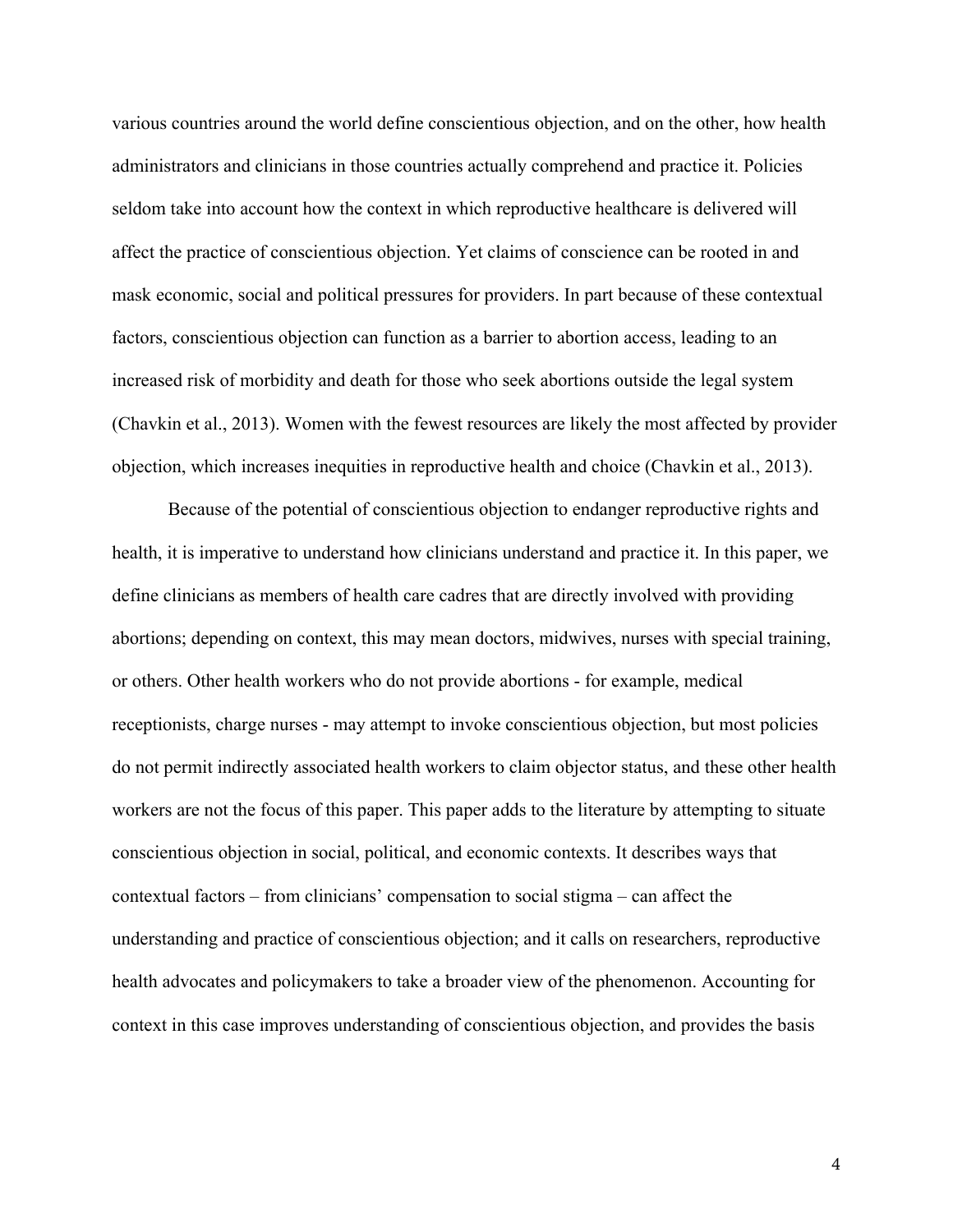for interventions that may protect both reproductive rights and clinicians' beliefs more effectively.

#### **Conscientious objection policies**

Conscience is considered worth protecting because forcing an individual to act against her conscience compromises that individual's identity and integrity (Wicclair, 2011). Conscientious objection, like civil disobedience, is rooted in moral conviction. However, while civil disobedience goes against a law, occurs publicly, and seeks to create wider change, conscientious objection occurs within the law, usually privately, and does not involve changing a broader system (Childress, 1985). The concept of conscientious objection to military service has existed since at least the Middle Ages, and has spread to healthcare as recently as the 1960s and 70s, largely in response to the liberalization of abortion during this time (Wicclair, 2011).

The ethical justification for conscientious objection presumes that it will not impinge on others' rights, in this case access to legal abortion. When objection makes accessing abortion more difficult, it stigmatizes patients, and contributes to the 44,000 deaths and even greater morbidity toll from unsafe abortion each year (Kassebaum et al., 2014). The impact for patients is particularly concerning from an equity perspective. The more vulnerable are overrepresented among those who seek abortions, as many have poor access to contraception or lack control over their reproductive lives (Finer & Zolna, 2011). Provider objection poses a barrier particularly for those who are already the most vulnerable, and who have the fewest resources – those who may not be able to take time off work or afford transportation for a second appointment, or are already dealing with too many burdens to find another provider, to overcome administrative barriers, or to find their own referrals as is often the case.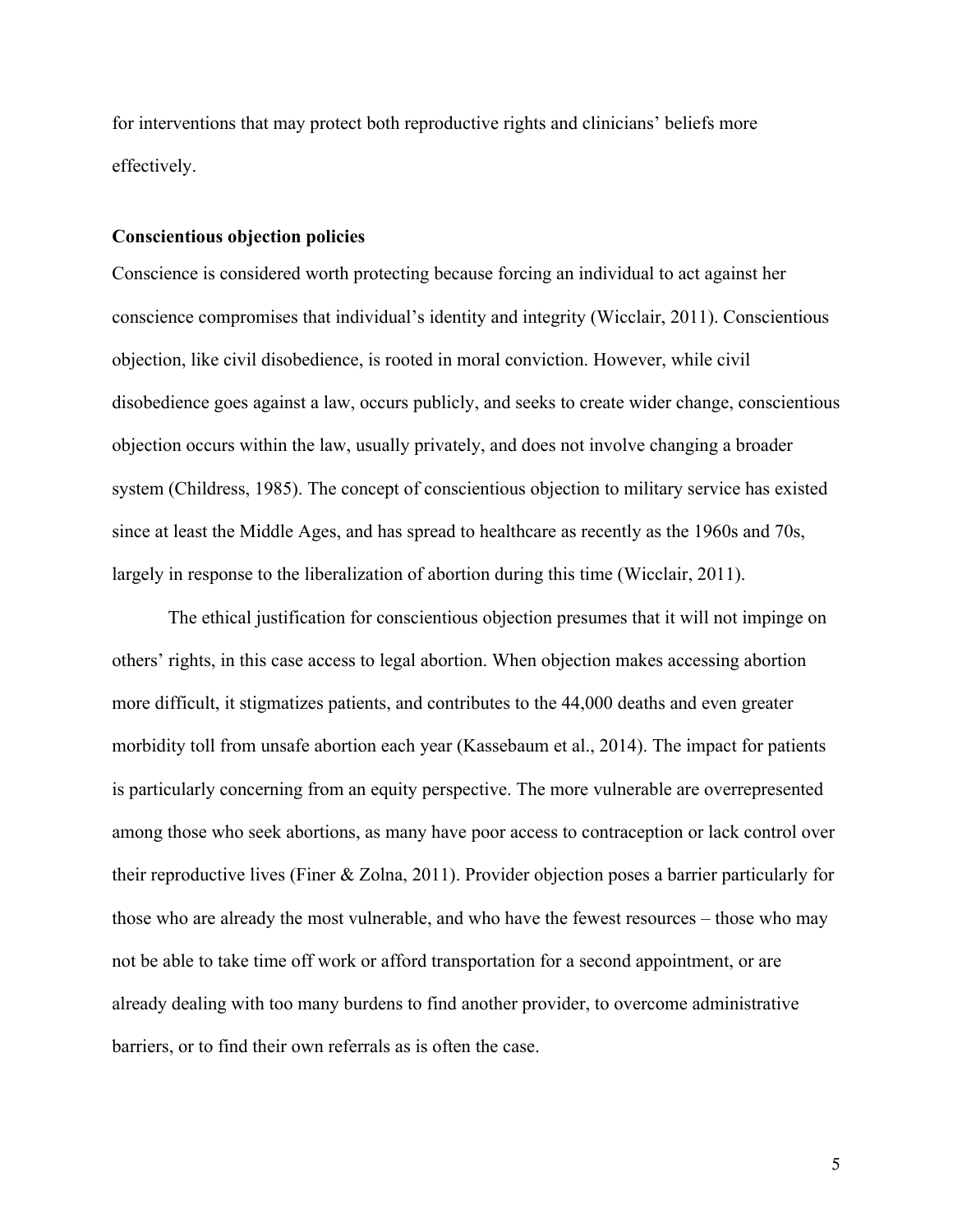Thus, conscientious objection is a limited right: the ability to object should exist because clinicians are moral agents, but its practice should be limited because clinicians are also professionals with duties to their patients, who are entitled to legal health services (Wicclair, 2011). The International Federation of Gynaecology and Obstetrics (FIGO) and other professional societies take this approach, as do most countries around the world (Chavkin et al., 2013). Indeed, nearly all conscientious objection policies include limits on conscientious objection that are intended to help patients gain access to abortion services in a timely manner, such as referring patients who seek abortion to other providers (Beca et al., 2015; Chavkin et al., 2013; Instituto Borja de Bioética, 2012; McCafferty, 2010; Sepper, 2012). Some policies specify further limits, for example requiring that clinicians inform patients in advance of their objector status; that patients with unwanted pregnancies be informed of all legal options, including abortion; that health insurance plans are responsible for ensuring access to abortion despite conscientious objection; or that health facilities cannot claim conscientious objection (because only individuals and not institutions have moral agency) (Beca et al., 2015; Cabal et al., 2014; Chavkin et al., 2013; Instituto Borja de Bioética, 2012). Other conscience policies, however, state that health facilities can refuse to provide abortions at an institutional level (Wicclair, 2011). In sum, conscience should be meaningfully protected, but the ability to object on grounds of conscience should be limited.

#### **Conscientious objection in practice**

In contrast to the substantial bioethical and legal literature about conscientious objection, relatively little is known from a public health or medical perspective (Chavkin et al., 2013). There are far too few studies of the prevalence of objecting clinicians, and of how conscientious objection is understood and practiced (Chavkin et al., 2013). There are no systematic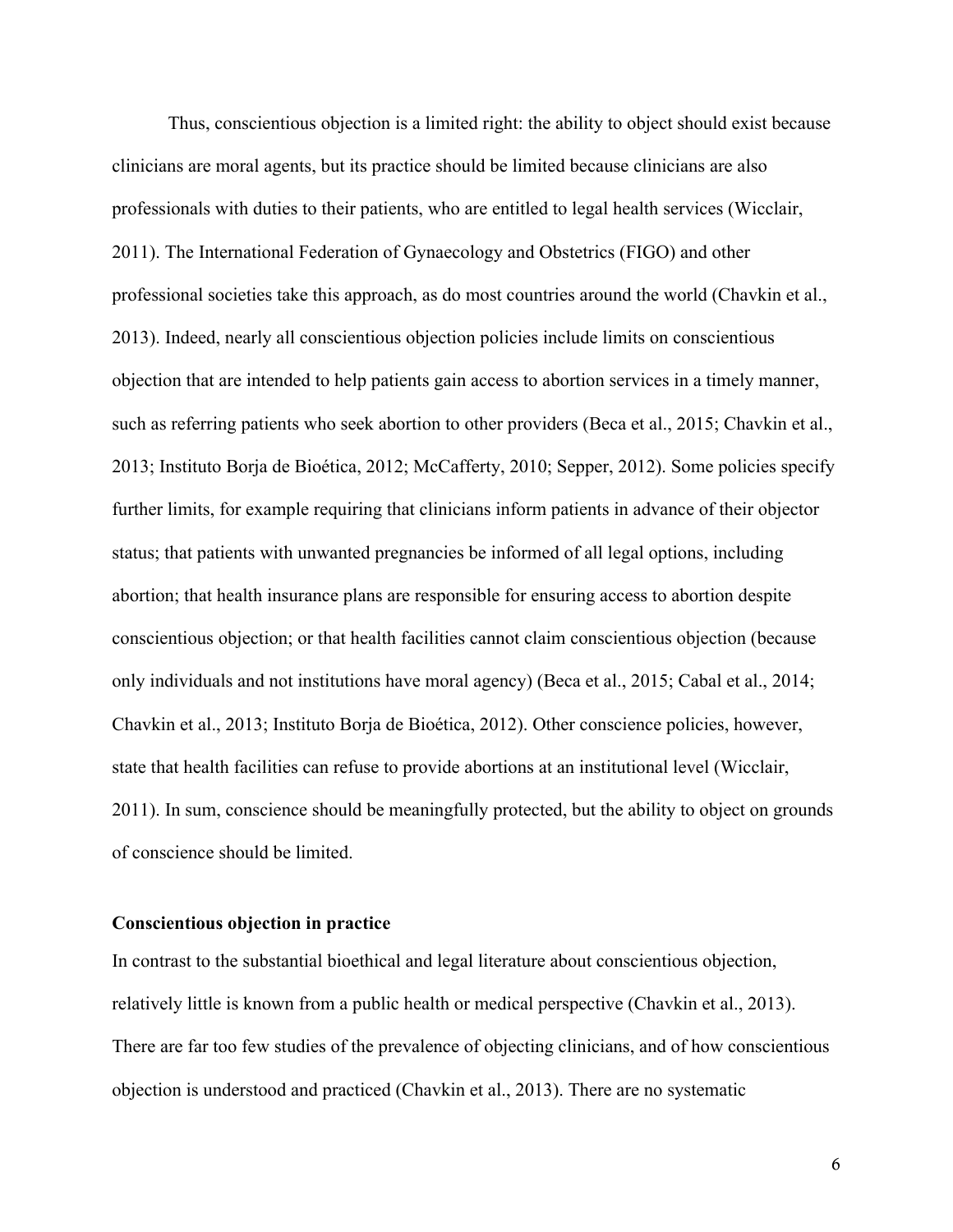investigations of conscientious objection's effects on patients, clinicians, or health systems (Chavkin et al., 2013). What is known about the practice of conscientious objection complicates the picture significantly.

The handful of studies available about the prevalence of conscientious objection in different countries has found that the percentage of clinicians who refuse to perform legal abortions ranges between 14% and 80%, depending on the country (Chavkin et al., 2013). One can imagine that when a majority of clinicians object, a seemingly simple task such as referral becomes difficult to implement. Patients may need to travel great distances to reach a willing clinician, if one can be found at all, and the few available abortion providers may be heavily overworked. Burdens of great distance may prevent women from obtaining abortions, and should be considered unacceptable (Zampas, 2013). Facilities should also guarantee continuity of care to women who receive abortions (i.e. a provider must continue an abortion procedure started on a prior shift) (Zampas, 2013). However, given the paucity of prevalence studies, most policies are made in the absence of prevalence data, and may not include sufficient measures to ensure access to abortion services.

Conscientious objection policies should also be considered in the light of other abortion policies in the country. In countries with restrictive abortion laws, which already have many barriers to abortion access, the barriers added by conscientious objection may be particularly burdensome on women seeking abortion - although conscientious objection can cause significant barriers in more liberal abortion policy contexts as well (Chavkin et al., 2013).

Further, in many contexts, clinicians and administrators are not familiar with relevant national policies about abortion and conscientious objection (Aniteye & Mayhew, 2013; Harries, Cooper, Strebel, & Colvin, 2014), and health facilities may not have clear protocols for how to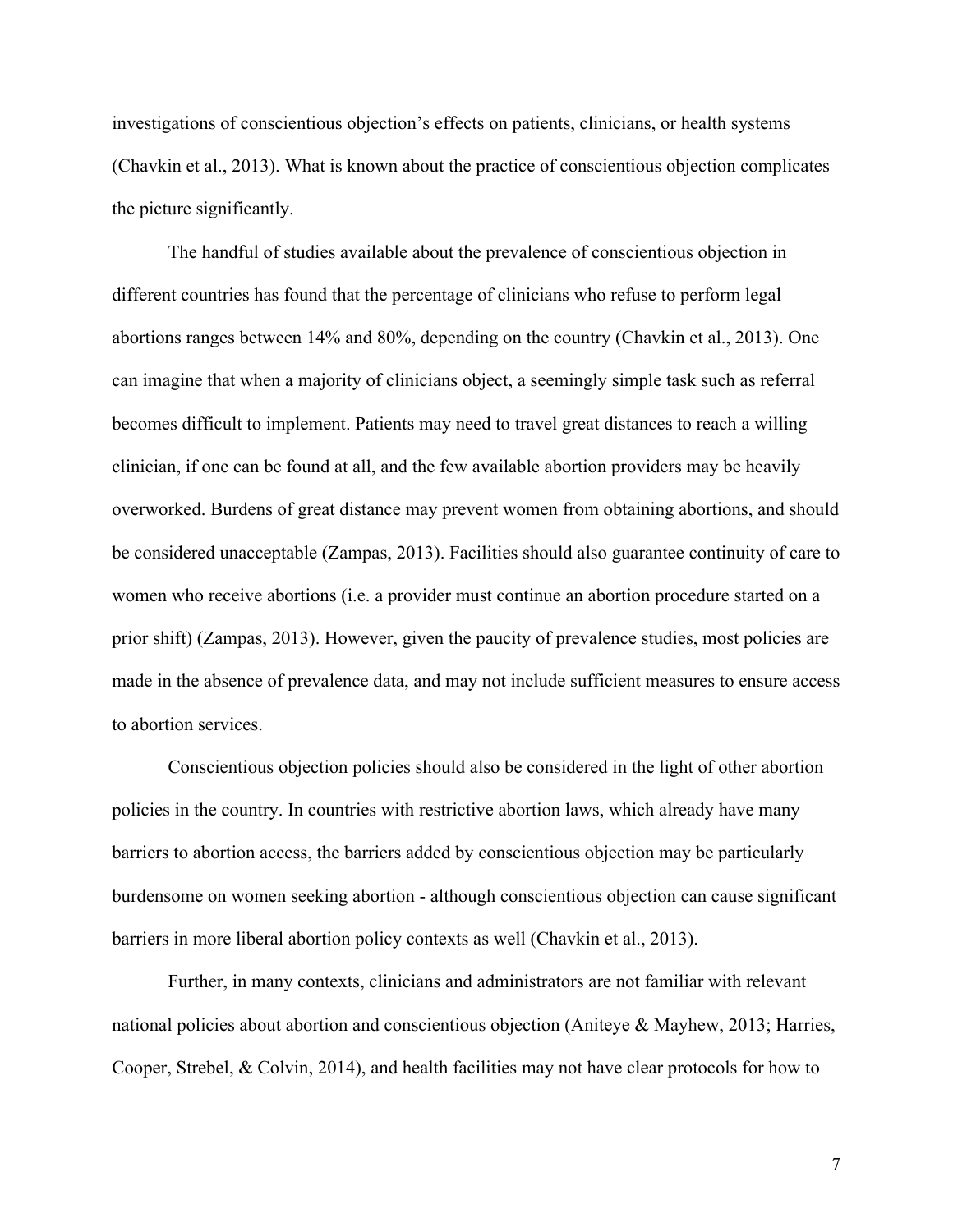object (Harries et al., 2014). This lack of clarity might make some clinicians reluctant to participate in abortion services, or might result in clinicians overstepping the limits set in conscientious objection policies – for example, they may not know that they need to refer patients to another provider when they object. The confusion can be exacerbated by clinical instructors who are unsure or unaware of these laws themselves, or who are reluctant to teach about abortion care because it contradicts their own religious beliefs (Voetagbe et al., 2010). Lack of clarity can be further exacerbated by a general lack of clinician education about human rights and patient autonomy – principles that form the basis for limiting the practice of conscientious objection (Chavkin et al., 2013).

Some clinicians may claim conscientious objection in ways that do not reflect its purpose of protecting conscience. For example, articles from different countries have suggested that some clinicians may invoke conscientious objection as a strategy to disengage with a morally contentious issue: if they say they are objectors, they do not need to provide abortions (De Zordo & Mishtal, 2011; Dresser, 2005; Faúndes et al., 2013; Harries et al., 2014; Millward, 2010; Minerva, 2015; Mishtal, 2006; Sepper, 2012). Ironically, in this way conscientious objection may actually serve as an excuse for some clinicians to avoid grappling with difficult questions of conscience rather than as an affirmation of the importance of conscience (Sepper, 2012). Beyond using objection as a shield from a contentious issue, some providers may use it to alleviate stressful workloads or for other practical reasons. For example, one qualitative study described how some South African clinicians who self-identified as conscientious objectors became willing to provide abortions when financial incentives were given, suggesting that these clinicians' initial refusal to provide was driven at least in part by financial considerations (Harries et al., 2014). All of this suggests that the practice of conscientious objection may not always be a true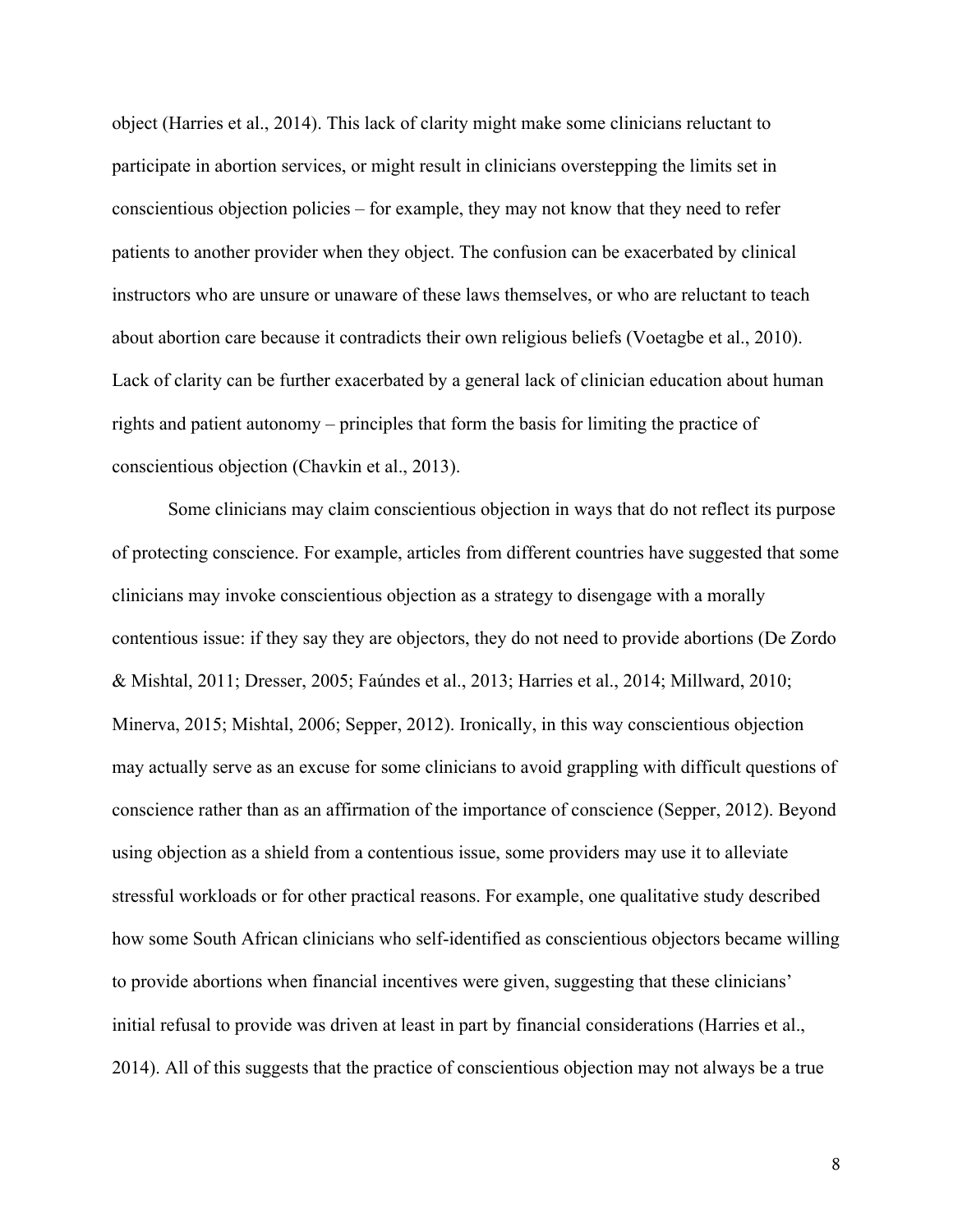expression of conscience, but rather can sometimes be understood as an option providers have to respond to various stresses and incentives in their distinct social contexts.

#### **A contextual perspective on conscientious objection**

If we understand conscientious objection to be an exercise of moral agency by isolated individuals in environments that are morally neutral towards abortion, the differences between policy and practice may seem puzzling. They become easier to understand when we acknowledge that conscientious objection is a social act that takes place in an environment fraught with political, economic and social pressures. Conscientious objection appears to serve as a pressure valve: as the only legally permitted reason for objecting to providing a legal healthcare service (e.g., abortions that are legal and meet applicable administrative requirements), it can serve as a final common pathway for all the reasons that clinicians might not want to or feel able to provide this service.

For example, one could imagine that in the context of improved pay and workload, objection might not be as prevalent. Clinicians working in poor countries are often woefully overworked and underpaid, and health facilities – especially public sector health facilities – often lack basic resources (Astor et al., 2005). Hypothetically, in this economic context, it might be tempting to refuse to provide any service. The ability to object might even make some clinicians view abortion differently – as an 'optional' service. Unfortunately, these economic issues would emerge most strongly in the public sector, when public-sector clinicians are the ones charged with delivering the full range of health services as part of the right to health, and public health services are the only feasible option for patients with the least resources, those who most need to have that right protected by external forces. These hypothetical arguments should not be taken to imply that clinicians are indolent or unprincipled; on the contrary, we view most clinicians as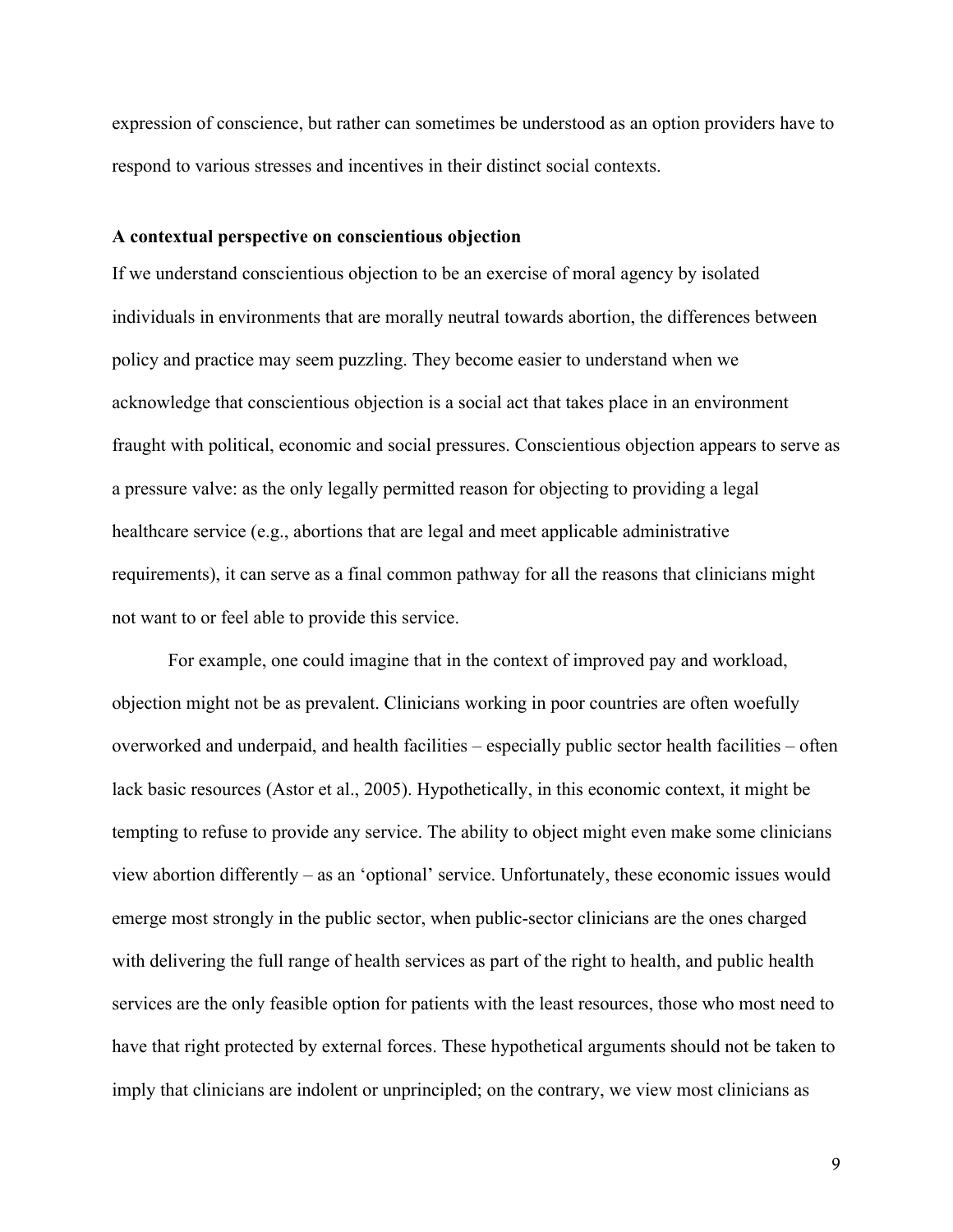hardworking, highly principled, and motivated to serve their patients. However, they are subject to constraints on medical practice that may take their toll, much as context affects us all.

Abortion stigma only compounds these issues (De Zordo & Mishtal, 2011, Diniz, 2011; Faúndes et al., 2013; Hessini, 2014). Public knowledge of a clinician's willingness to provide abortions can come with a high price of social discrimination and even threats of violence in many societies (Hessini, 2014)*.* The pressures can also be institutional. In Colombia, the *procurador* – the official in charge of making sure that public servants comply with laws – is strongly anti-choice; health administrators and activists report that complaints about abuse of conscientious objection are unheeded and some clinicians do not provide abortions because of fear of retaliation (personal communication with Colombian health administrator and activist, 2014). In Central and Eastern Europe, churches have pressured clinicians to publicly declare themselves to be conscientious objectors, threatening social and religious sanction if they do not comply (Fiala & Arthur, 2014). This is a particularly blatant example of social institutions (such as churches) actively and explicitly using conscientious objection as a tool to achieve ends that may not have anything to do with an individual clinician's conscience. However, similar but more implicit pressures may exist from a variety of social structures – whether from religious institutions, other organized groups, or from family or friends. In a recent article, Faúndes et al. (2013) have called on clinicians to stop hiding 'their fear of stigma [of abortion providers] under the guise of conscientious objection'.

Some clinicians identify as conscientious objectors in public facilities yet provide abortions in their private practice for a fee (Fiala & Arthur, 2014; Mishtal, 2006). In these cases, clinicians may be using conscientious objection in multiple ways: to refuse extra workload in their already busy public practice, to gain extra income, and to avoid stigma in their public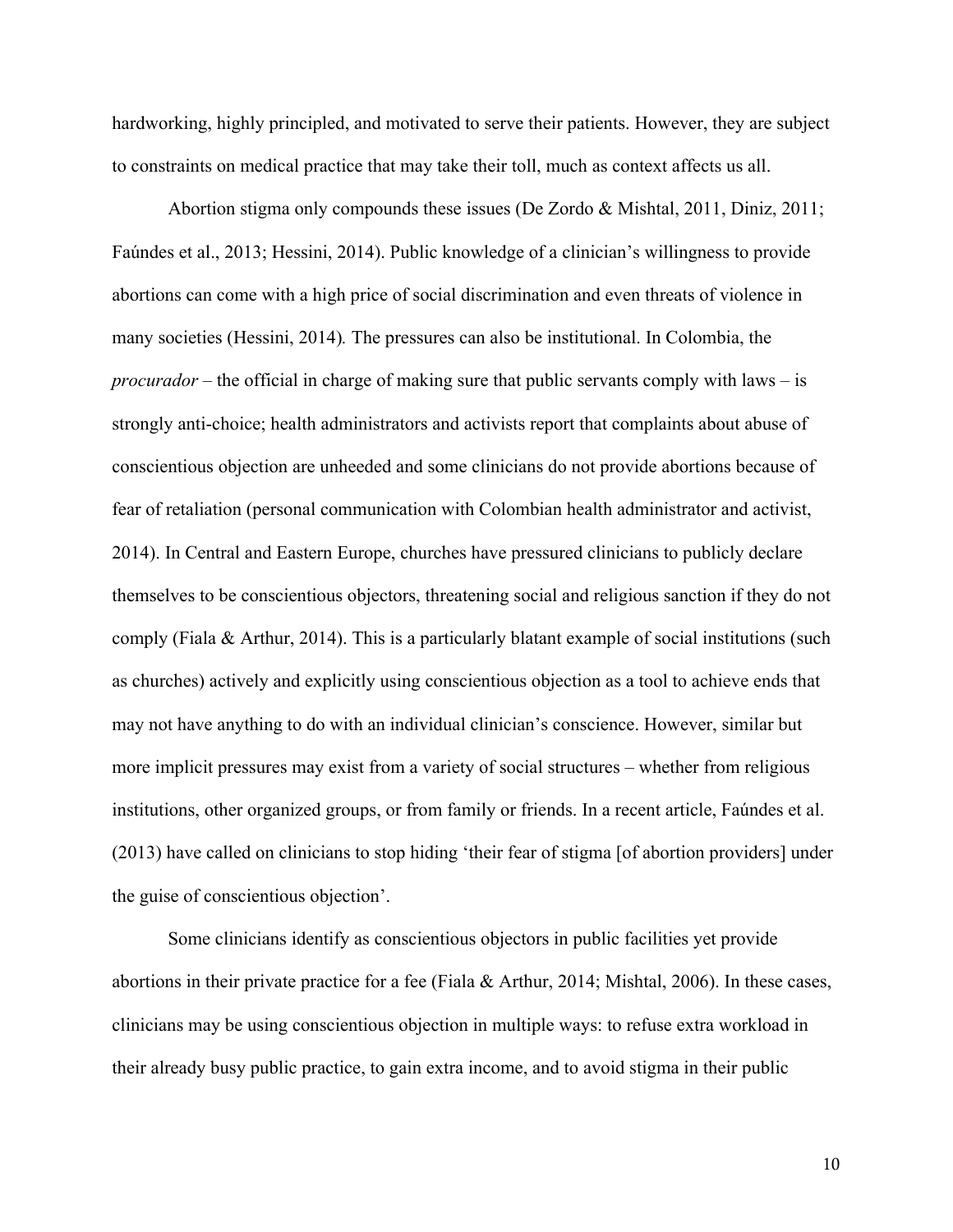workplace. In some countries with restrictive laws, private offices are not authorized to provide abortions; if some providers prefer to perform abortions in their private offices rather than in the authorized public facilities, their patients face the added burden of having an illegal abortion when a legal one should have been available to them.

Conscientious objection is at its core a social phenomenon: objections to providing a healthcare service only become acceptable when this service is widely understood as morally controversial. For example, it is unlikely that physicians would be permitted to conscientiously refuse to prescribe pain medication even if they argued it went against their conscience. Pain medication is widely considered to be a central, un-controversial tool in allopathic medical practice; a physician who is morally opposed to medicating pain would depart from the socially understood physician's role.

The social, political and economic context also shapes broader attitudes about gender and reproductive health, which in turn affects the perceived legitimacy of abortion and of conscientious objection. Implicit beliefs about women, sexuality and reproduction play an influential role in shaping the boundaries of what options acceptable in the first place. Some feminist thinkers argue that the intertwining of religious morality and women's reproductive needs is inherently problematic. For example, Christian ethicist Beverly Wildung Harrison notes, 'much discussion of abortion betrays the heavy hand of misogyny, the hatred of women… [T]he Christian ethos is the generating source of the current moral crusade' (1983). Implicit political and economic assumptions also shape what we think of as a fair balance between patients' rights and clinicians' duties (Nader, 1997). Social forces thus complicate and problematize the meaning of conscientious objection even as they shape it.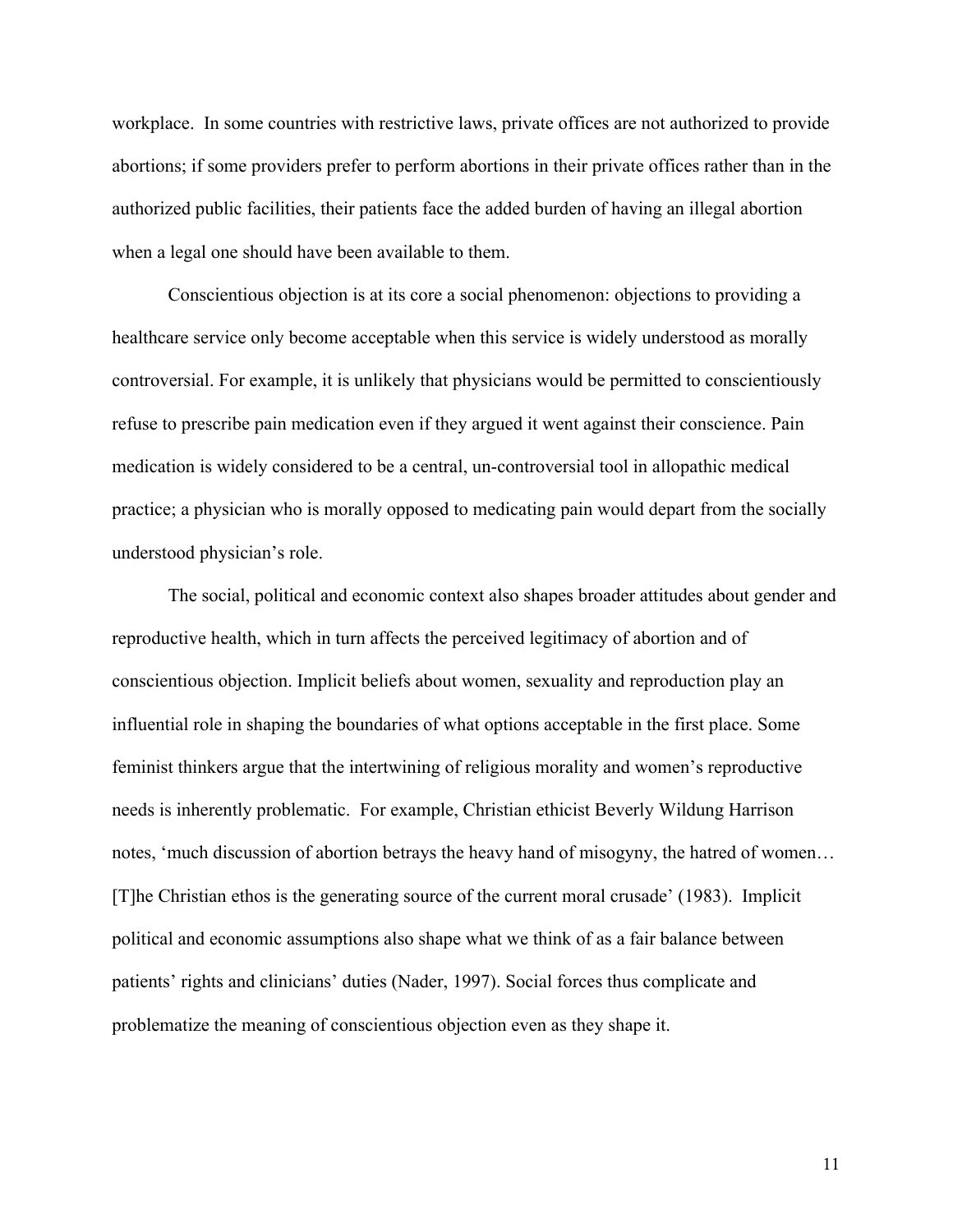Further, it is important to recognize that policies about abortion and conscientious objection are created in the same context that shapes the practice and public understanding of conscientious objection. In a telling discrepancy, most conscience policies only protect conscience-based *refusal* to provide abortions. Yet, in hospitals that do not provide abortion care, clinicians who feel a conscience-based duty to provide abortions – for example, in miscarriages where there is still a heartbeat but no chance of foetal survival – are not protected by most conscience policies, and must abide by hospitals' restrictive policies (Harris, Cooper, Rasinski, Curlin, & Lyerly, 2011; Sepper, 2012). In addition, several US laws about conscientious objection do not require clinicians to counsel patients on all of their options, or to refer patients (Sepper, 2012). Patient rights include the right to information (Cabal et al., 2014; Westeson, 2013); this abrogation of clinician responsibility to inform suggests that such laws are being used to further restrict abortion (Sepper, 2012).

The vision of a provider making an independent decision about objection based solely on their core moral or religious beliefs is, therefore, unrealistic. In light of this, how should we understand the clinician who decides to identify as a conscientious objector in part because the policies for abortion provision are unclear, and she doesn't want to put herself at risk of prosecution for her clinical actions? (For example, in restrictive contexts, a provider may invoke conscientious objection in order to avoid having to determine whether or not an abortion is legal.) Or the clinician who cannot perform abortions because he has not received adequate training, which may in part be due to administrators and/or educators' moral opposition to abortion (De Zordo & Mishtal, 2011; Voetagbe et al., 2010)? Can clinicians – whatever their beliefs – truly be considered conscientious objectors in a healthcare institution that already prohibits abortion care, such as a Catholic hospital? What about in a public hospital with an anti-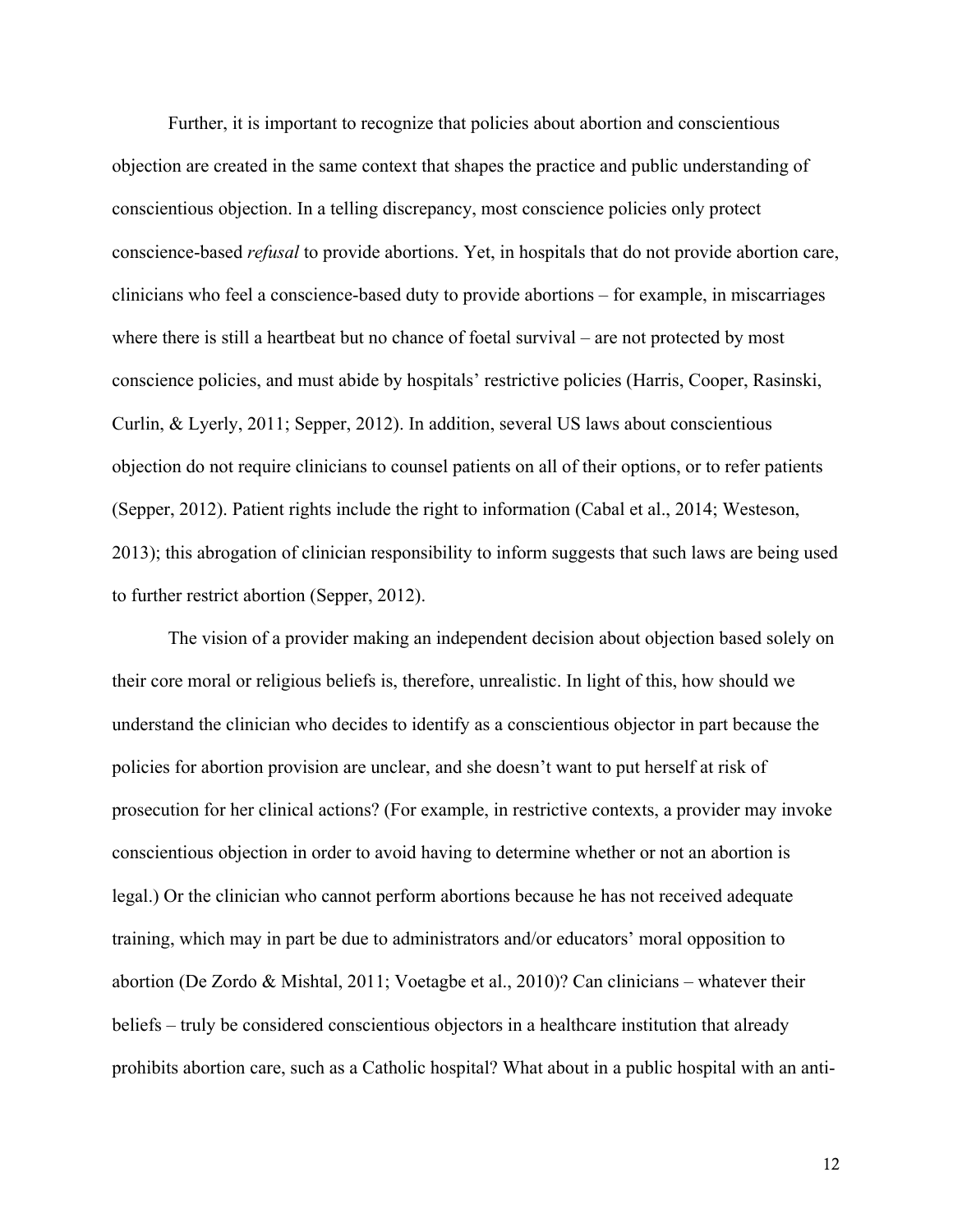choice administrator? In short, what does conscientious objection mean in healthcare systems that in so many ways have already 'objected' to abortions? The focus of conscientious objection on individual decisions omits this larger picture and can cause us to neglect the ways that social, political, and economic factors shape abortion access. This process of misrecognition – viewing complex social processes as resulting only or primarily from individual behaviour – has been described in various arenas (e.g. Bourdieu & Wacquant, 2003).

#### **Pathways forward**

In their 2014 article, Fiala and Arthur discuss many of the issues that we have addressed – lack of clarity in policies, misuse of objection in practice – and conclude that conscientious objection is inherently, irredeemably flawed. They advocate for abolishing conscientious objection, and changing the term to 'dishonourable disobedience' to emphasize that objection is an inappropriate abdication of responsibility by clinicians. While their observations regarding the abuses and misuses of conscientious objection are apt, the argument that such misuses are inherent to conscientious objection as a construct is more challenging to prove. Indeed, it is more likely that such misuses are encouraged by the specific ways that laws are formulated and regulated, as well as the political, economic social contexts in which the objection occurs. A contextual perspective not only helps make sense of how conscientious objection is currently practiced; it can provide insight into ways to reduce abuses.

As a first step towards reduction of abuses of conscientious objection, more information about how objection is practiced is sorely needed. Policymakers, public health planners, and other stakeholders have far too little data on conscientious objection and its effects. Collecting reliable data about the prevalence of conscientious objectors in specific countries of interest will help shed light on the magnitude of the issue. Given the complexities of the practice of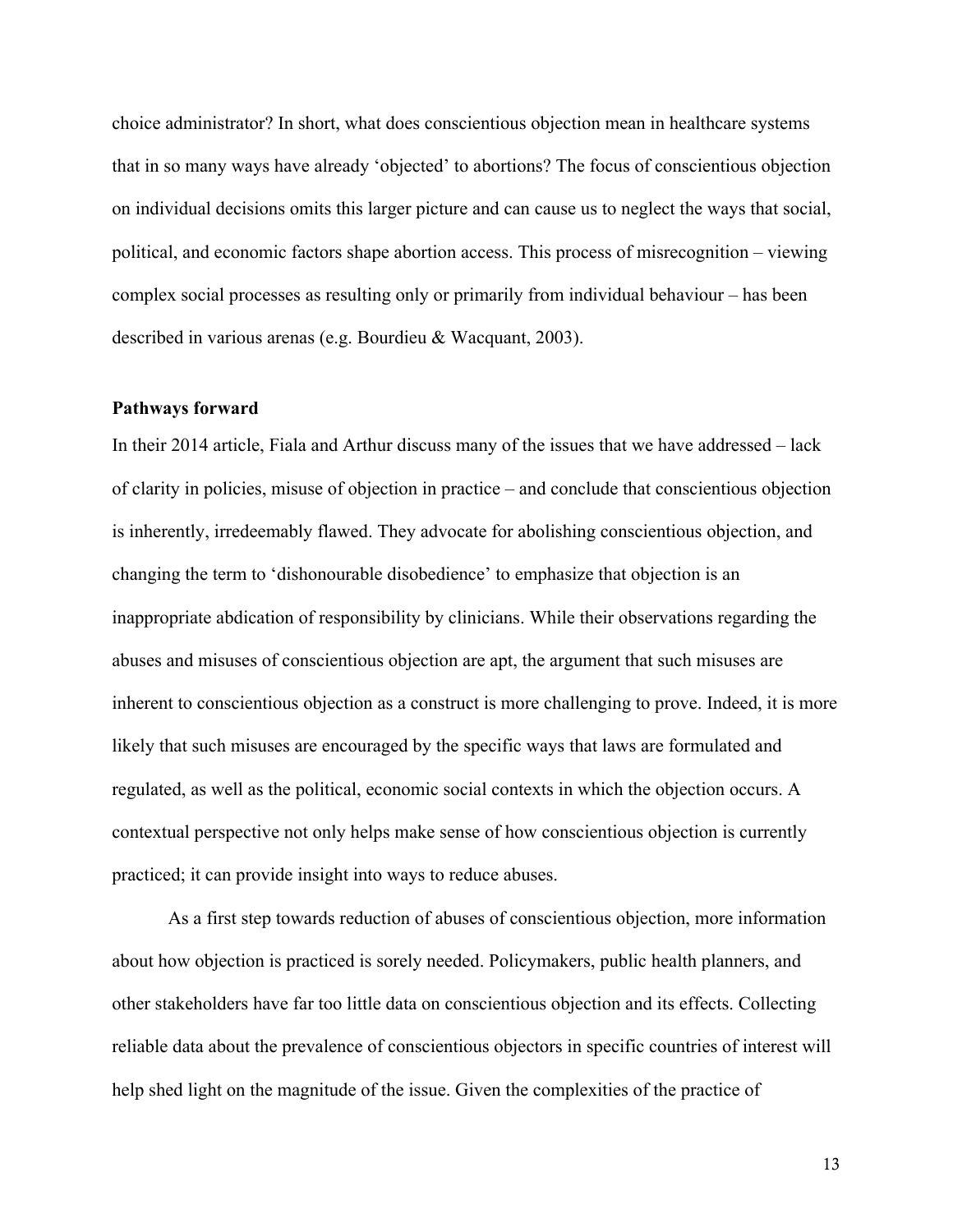conscientious objection, research should assess not only whether a clinician self-identifies as a conscientious objector, but also their knowledge, actions and beliefs related to conscientious objection and to abortion more broadly. Research should also investigate how clinicians and administrators view conscientious objection, how it operates within a social context, and its effects on patients as well as clinicians. Importantly, the practice of conscientious objection may operate quite differently in different countries, cultures, and contexts, and it may be more germane to some contexts than it is to others. More research about conscientious objection will help uncover variations, and answer questions about how to define it and whether it can or should be understood as a singular, translatable concept.

In addition to more research, clearer policies and regulations that respond to contextual factors are needed. Importantly, these regulations should not focus on punishing clinicians, and should not make clinicians choose whether they identify as objectors without also ensuring that these clinicians have proper knowledge, training and facility-level support for abortion provision. In fact, policies in the absence of clearly communicated guidance and support have the potential to dramatically reduce access to abortion provision, by forcing some clinicians who may provide some abortions (i.e. abortions that conform to their context-specific beliefs of what they should or should not provide), to instead provide none. Instead, regulations should aim to create more feasible opportunities to provide abortions for those who want to do so – for example, by addressing basic working conditions and by reducing abortion stigma. Equally important, policies should encourage and enable clinicians who are morally opposed to abortions to practice conscientious objection and not obstruction. This involves not only making the regulations themselves clearer (i.e. specifying that unbiased counselling on all pregnancy options is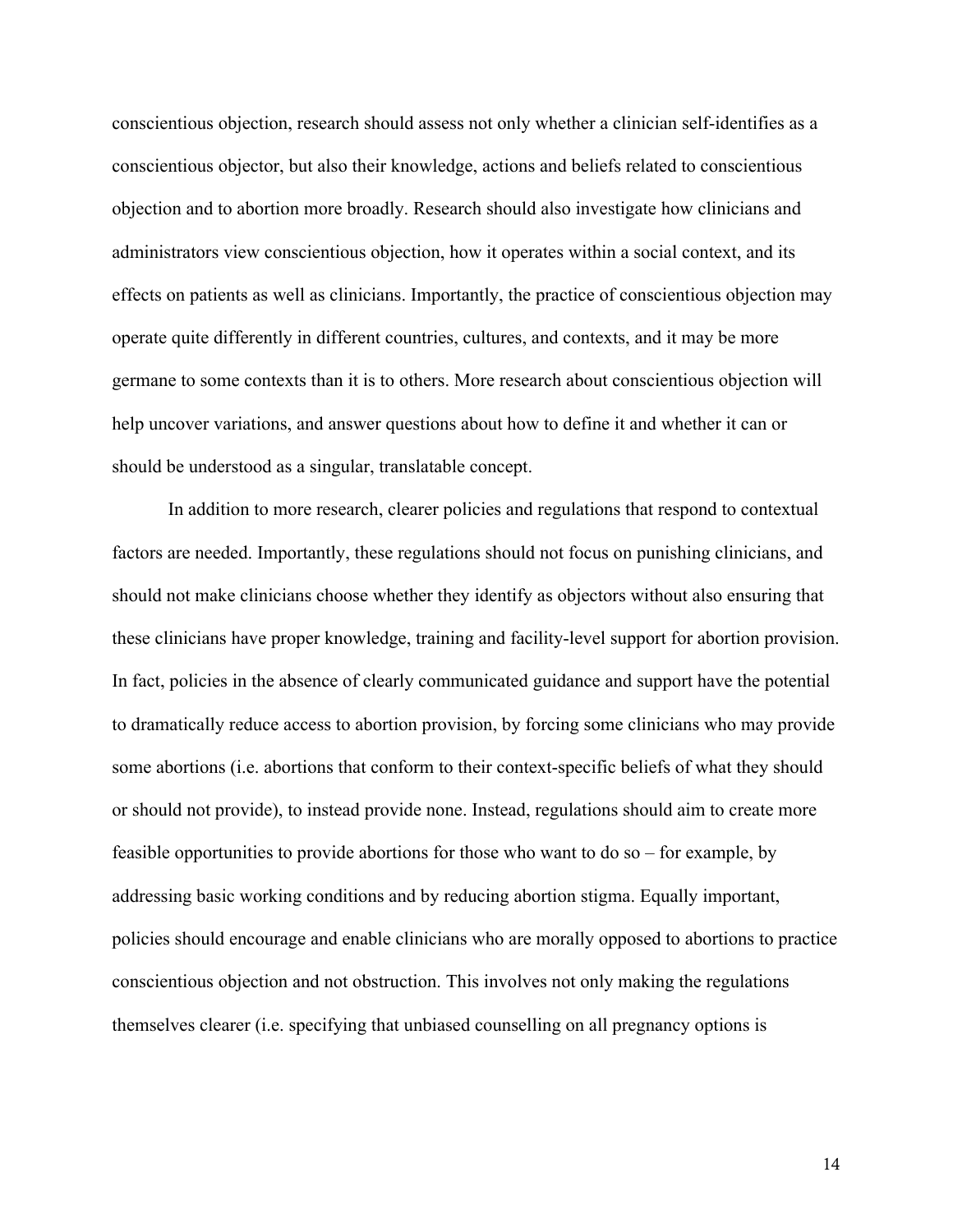mandatory) and encouraging protocols at facilities to help implement these policies, but by pursuing complementary strategies to address the environment of stigma as a whole.

One of these complementary strategies would be to include trainings on abortion and conscientious objection in pre-clinical education and in-service training for appropriate clinicians (doctors, midwives, and some nurses, depending on context) that robustly prepare these clinicians to perform abortions. Clinicians are much more likely to provide abortions if they feel confident in their technical skills with the procedure (Sundaram, Juarez, Ahiadeke, Bankole, & Blades, 2014), and even conscientious objectors should be able to provide abortions in emergency situations. Importantly, abortion trainings should also include sessions on human rights, medical ethics, and clinician duties, as well as personal opportunities for values clarification. Reproductive rights and patient autonomy are the driving force that limit the scope of conscientious objection; clinicians' decisions about whether to provide abortions should occur with their robust understanding of patient rights as elaborated by the national health system and international professional and human rights bodies. Such international bodies - for example, the International Federation of Gynecology and Obstetrics (FIGO) and the European Court of Human Rights - have affirmed that conscientious objection must be limited by duties to patients, including providing information, referring or providing service in urgent cases or when referral is unavailable (Zampas, 2013; Zampas & Andión-Ibañez, 2012). Abortion trainings at the facility level could work towards creating an enabling facility environment by training administrators as well as clinicians in the scope and limits of conscientious objection, and by including time to brainstorm ways that units can support clinicians who provide abortions and support patients who seek abortions.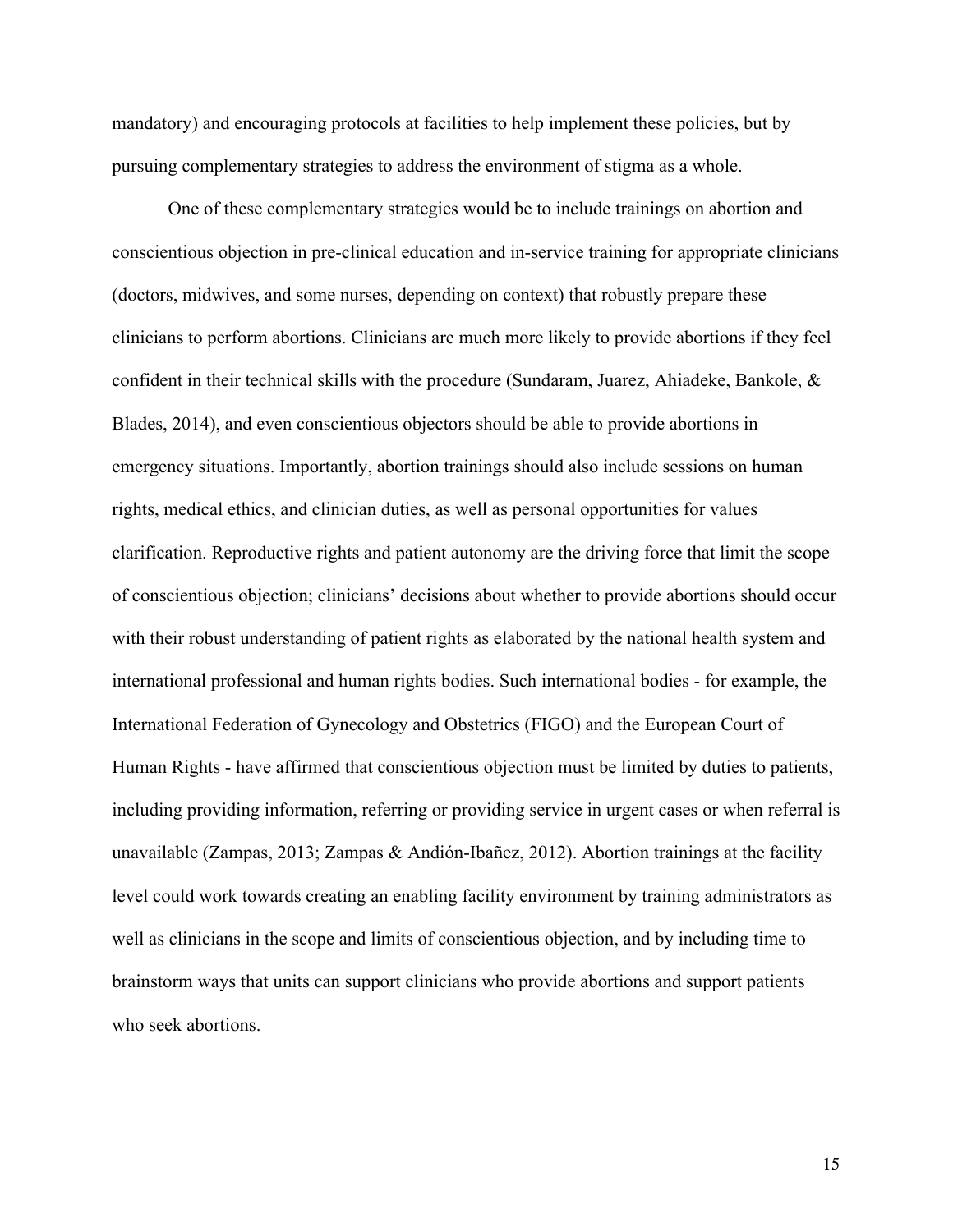Clinicians and administrators must be supported in creating an enabling environment; policymakers and all stakeholders around the world must also work to create an environment that is more supportive of abortion provision. Unfortunately, this environment is the most feasible to achieve in settings that already have the least stigma and opposition to abortion provision. Part of addressing conscientious objection is to work towards reducing stigma at social, institutional, and clinician levels, and improving clinicians' working conditions. These are challenging tasks to be sure, but their benefits go far beyond improving the practice of conscientious objection.

#### **Conclusion**

Bioethics literature often describes conscientious objection as a balance between a clinician's status as a moral agent, with responsibility to her or his own integrity, and the clinician's status as a professional agent, with responsibilities to patients. This calculus misses a third consideration, that the clinician is also a social, economic and political agent, responding to, and exerting, social and political pressures. Indeed, misapplications of conscientious objection are best understood not only in terms of individual clinician behaviour, but also as a function of the broader political and social dynamics related to abortion and healthcare provision. Policies about conscientious objection usually fail to take these pressures into account, and are themselves created in the context of similar pressures. In practice, divergences from these policies by clinicians and health administrators have significant consequences for the wellbeing of patients and their clinicians. Because the poorest are the least likely to have the time or money to search for another abortion provider, abuses of conscientious objection increase inequity in reproductive health. Further, abuses undermine the legitimacy of conscience as worth protecting. Conscience is worth protecting, but its protection can only be meaningful in an environment that enables abortion provision.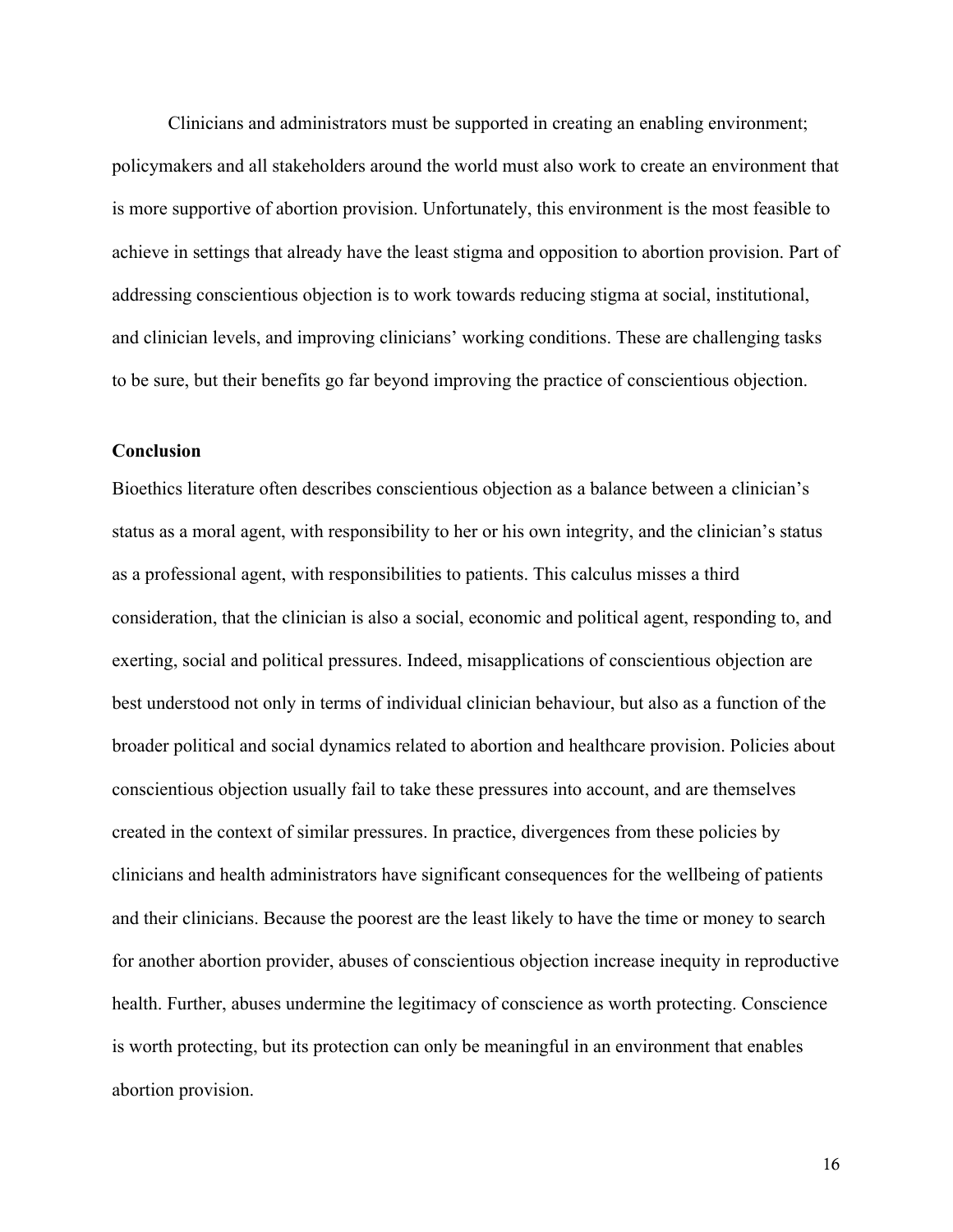#### **References**

- Aniteye, P., & Mayhew, S. H. (2013). Shaping legal abortion provision in Ghana: using policy theory to understand provider-related obstacles to policy implementation. *Health Research Policy and Systems / BioMed Central,* 11, 23. doi:10.1186/1478-4505-11-23
- Astor, A., Akhtar, T., Matallana, M. A., Muthuswamy, V., Olowu, F. A., Tallo, V., & Lie, R. K. (2005). Physician migration: Views from professionals in Colombia, Nigeria, India, Pakistan and the Philippines. *Social Science & Medicine,* 61(12), 2492–2500. doi:10.1016/j.socscimed.2005.05.003
- Beca, J. P. I., & Astete, C. A. (2015). [Conscientious objection in medical practice]. Revista Médica De Chile, 143(4), 493–498. http://doi.org/10.4067/S0034-98872015000400011
- Bourdieu, P., & Wacquant, L. (2003). Gender and Symbolic Violence. In Scheper-Hughes, Nancy and P Bourgois, eds. Violence in War and Peace: An Anthology (pp. 272–274). Blackwell Publishing.
- Cabal, L., Arango, M., & Robledo, V. (2014). Striking a Balance: Conscientious Objection and Reproductive Health Care from the Colombian Perspective. *Health and Human Rights*, *16*(2). Retrieved from http://www.hhrjournal.org/2014/09/30/striking-a-balanceconscientious-objection-and-reproductive-health-care-from-the-colombian-perspective/
- Charo, R. A. (2005). The Celestial Fire of Conscience Refusing to Deliver Medical Care. *New England Journal of Medicine,* 352(24), 2471–2473.

http://doi.org/10.1056/NEJMp058112

Cook, R. J., & Dickens, B. M. (2006). The Growing Abuse of Conscientious Objection. *Virtual Mentor*, *8*(5), 337–340. doi:10.1001/virtualmentor.2006.8.5.oped1-0605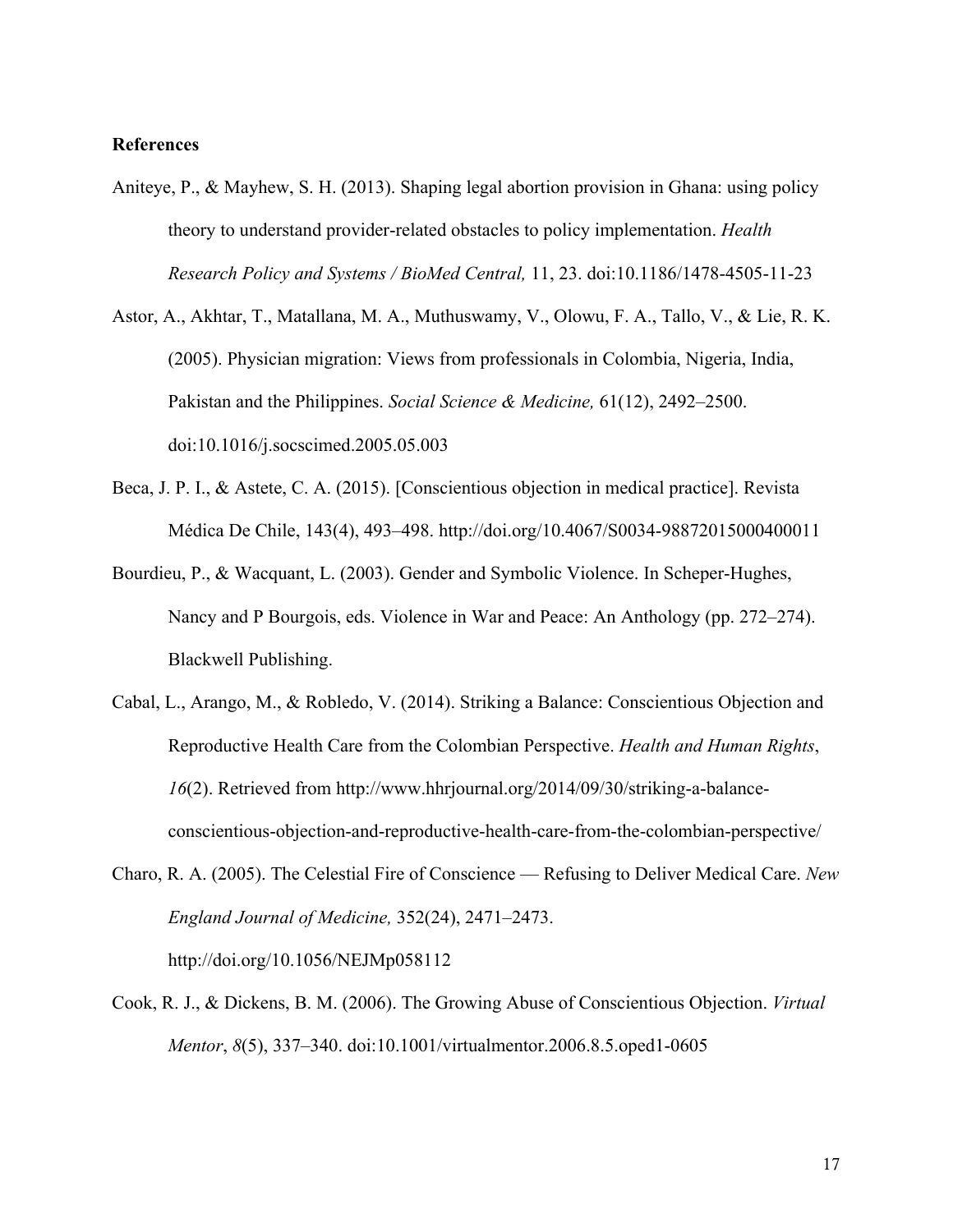- Chavkin, W., Leitman, L., Polin, K., & Global Doctors for Choice. (2013). Conscientious objection and refusal to provide reproductive healthcare: a White Paper examining prevalence, health consequences, and policy responses. *International Journal of Gynaecology and Obstetrics: The Official Organ of the International Federation of Gynaecology and Obstetrics*, 123 Suppl 3, S41–56. doi:10.1016/S0020-7292(13)60002-8
- Childress, J. F. (1985). Civil Disobedience, Conscientious Objection, and Evasive Noncompliance: A Framework for the Analysis and Assessment of Illegal Actions in Health Care*. Journal of Medicine and Philosophy*, 10(1), 63–84. doi:10.1093/jmp/10.1.63

DeLamater, J. (1981). The Social Control of Sexuality. *Annual Review of Sociology*, 7, 263–290.

- De Zordo, S., & Mishtal, J. (2011). Physicians and abortion: provision, political participation and conflicts on the ground--the cases of Brazil and Poland. *Women's Health Issues: Official Publication of the Jacobs Institute of Women's Health*, *21*(3 Suppl), S32–36. doi:10.1016/j.whi.2011.01.006
- Dickens, B. M., & Cook, R. J. (2000). The scope and limits of conscientious objection. *International Journal of Gynaecology and Obstetrics: The Official Organ of the International Federation of Gynaecology and Obstetrics*, 71(1), 71–77.
- Diniz, D. (2011). Conscientious objection and abortion: rights and duties of public sector physicians. Revista de Saúde Pública, 45(5), 981–985.
- Dresser, R. (2005). Professionals, conformity, and conscience. The Hastings Center Report,  $35(6)$ ,  $9-10$ .
- Faúndes, A., Duarte, G. A., & Osis, M. J. D. (2013). Conscientious objection or fear of social stigma and unawareness of ethical obligations. *International Journal of Gynaecology and*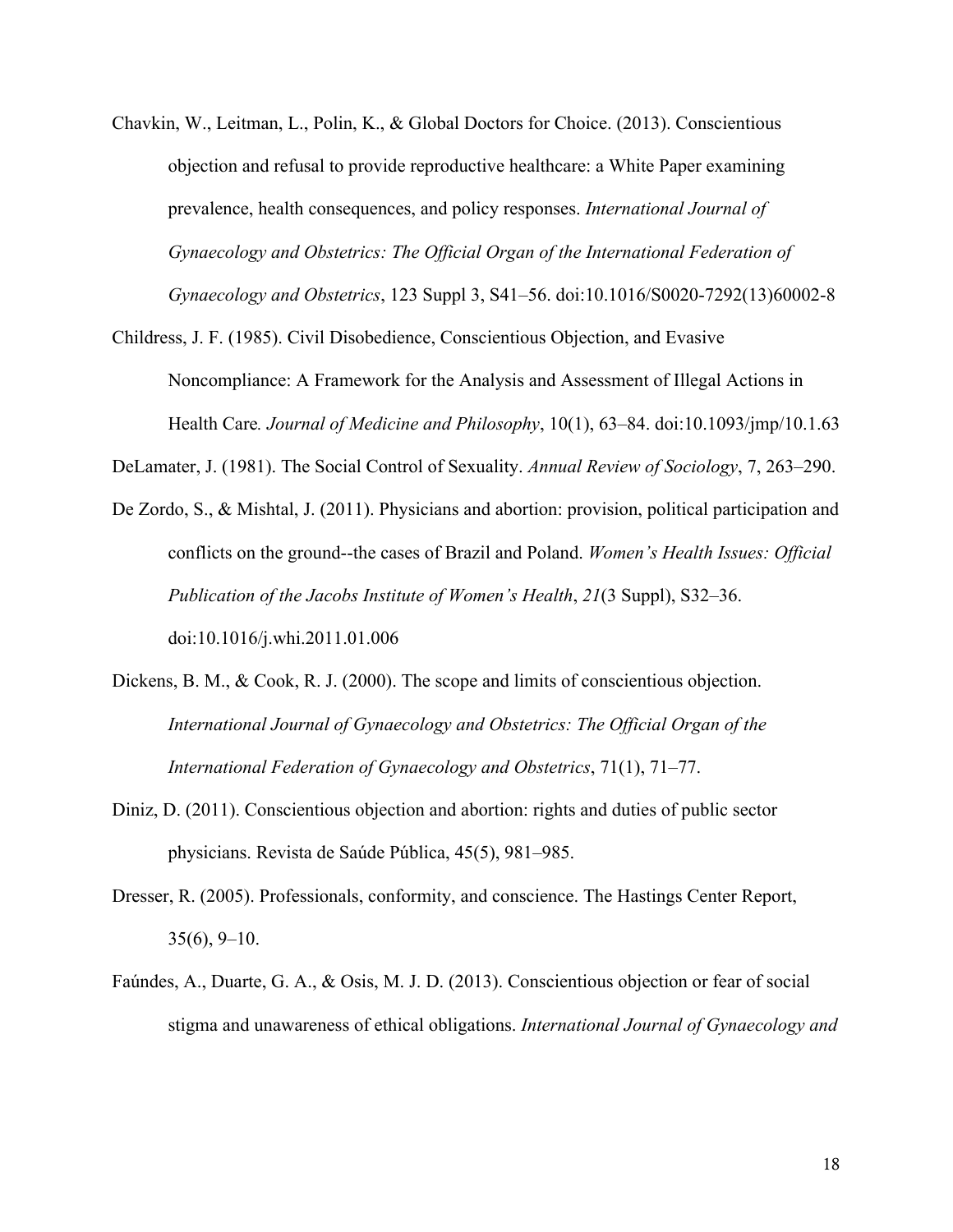*Obstetrics: The Official Organ of the International Federation of Gynaecology and Obstetrics,* 123 Suppl 3, S57–59. doi:10.1016/S0020-7292(13)60003-X

- Fiala, C., & Arthur, J. H. (2014). "Dishonourable disobedience" Why refusal to treat in reproductive healthcare is not conscientious objection. *Woman - Psychosomatic Gynaecology and Obstetrics.* doi:10.1016/j.woman.2014.03.001
- Finer, L. B., & Zolna, M. R. (2011). Unintended pregnancy in the United States: incidence and disparities, 2006. *Contraception*, *84*(5), 478–485. doi:10.1016/j.contraception.2011.07.013
- Harries, J., Cooper, D., Strebel, A., & Colvin, C. J. (2014). Conscientious objection and its impact on abortion service provision in South Africa: a qualitative study. *Reproductive Health*, 11(1), 16. doi:10.1186/1742-4755-11-16
- Harris, L. H., Cooper, A., Rasinski, K. A., Curlin, F. A., & Lyerly, A. D. (2011). Obstetrician– Gynecologists' Objections to and Willingness to Help Patients Obtain an Abortion: *Obstetrics & Gynecology,* 118(4), 905–912. doi:10.1097/AOG.0b013e31822f12b7

Harrison, B. W. (1983). Our Right to Choose: Toward a New Ethic of Abortion. Beacon Press.

- Hessini, L. (2014). A Learning Agenda for Abortion Stigma: Recommendations from the Bellagio Expert Group Meeting. *Women & Health,* 54(7), 617–621. doi:10.1080/03630242.2014.919987
- Instituto Borja de Bioética. (2012). Grupo Interdisciplinario de Bioética. Bioética & Debat, 18(66), 3–12.
- Kantymir, L., & McLeod, C. (2014). Justification for Conscience Exemptions in Health Care. *Bioethics,* 28(1), 16–23. http://doi.org/10.1111/bioe.12055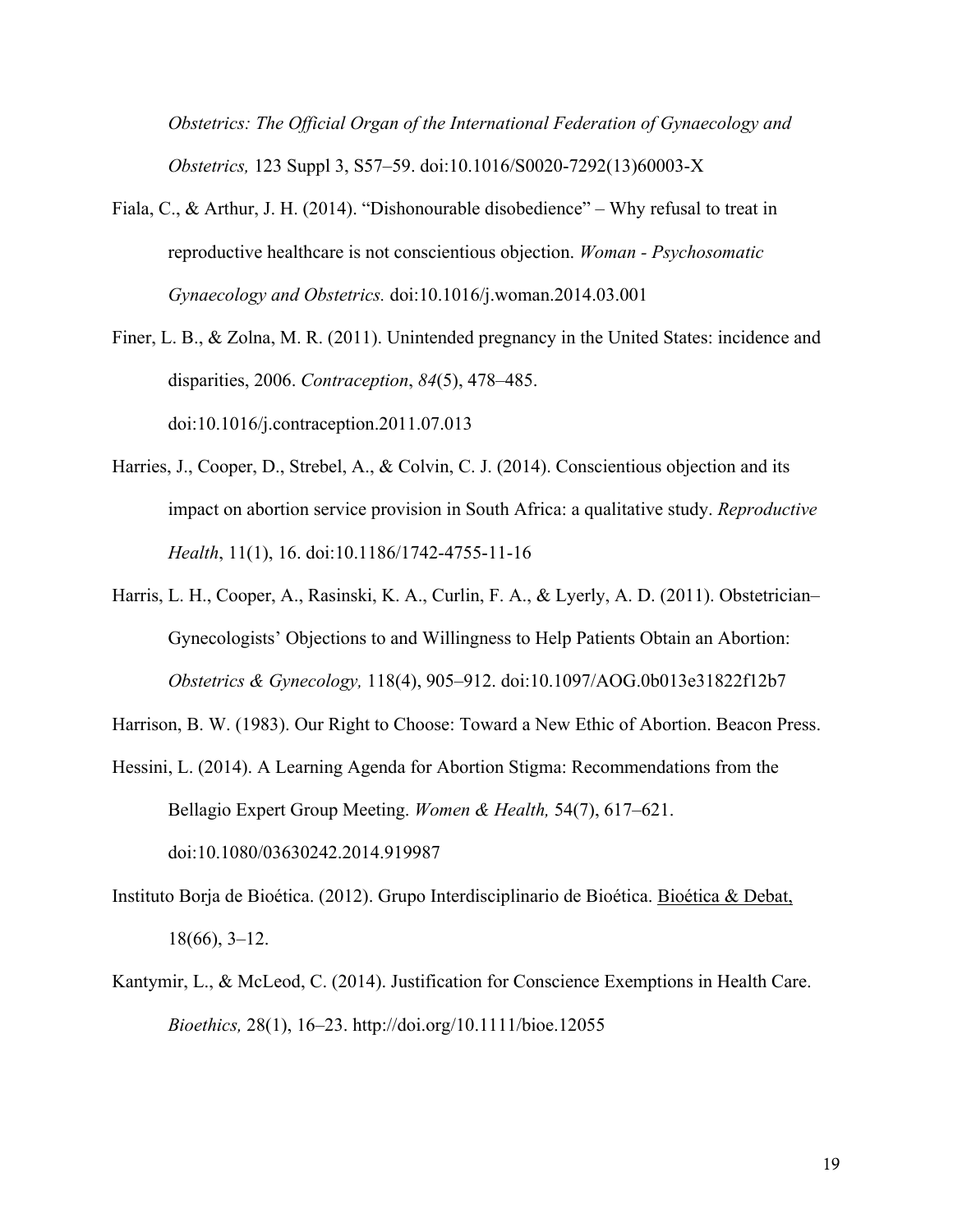- Kassebaum, N. J., Bertozzi-Villa, A., Coggeshall, M. S., Shackelford, K. A., Steiner, C., Heuton, K. R., Lozano, R. (2014). Global, regional, and national levels and causes of maternal mortality during 1990–2013: a systematic analysis for the Global Burden of Disease Study 2013. *The Lancet,* 384(9947), 980–1004. http://doi.org/10.1016/S0140- 6736(14)60696-6
- McCafferty, C. (2010). Women's access to lawful medical care: the problem of unregulated use of conscientious objection. European Parliament. Retrieved from http://assembly.coe.int/ASP/Doc/XrefViewHTML.asp?FileID=12506&Language=en
- Millward, M. (2010). Should pregnant doctors work in termination of pregnancy clinics? *BMJ*, *340*(feb17 2), c867–c867. doi:10.1136/bmj.c867
- Minerva, F. (2015). Conscientious objection in Italy. *Journal of Medical Ethics*, 41(2), 170–173. http://doi.org/10.1136/medethics-2013-101656
- Mishtal, J. (2006). *Contradictions of Democratization: The Politics of Reproductive Rights and Policies in Postsocialist Poland.* Dissertation submitted to the Faculty of the Graduate School of the University of Colorado in partial fulfillment of the requirement for the degree of Doctor of Philosopy. Department of Anthropology. Retrieved from http://federa.org.pl/dokumenty\_pdf/prawareprodukcyjne/ Mishtal%20dissertation.pdf
- Nader, L. (1997). Controlling Processes: Tracing the Dynamic Components of Power. *Current Anthropology,* 38(5), 711–738.
- Savulescu, J. (2006). Conscientious objection in medicine. *BMJ,* 332(7536), 294–297. doi:10.1136/bmj.332.7536.294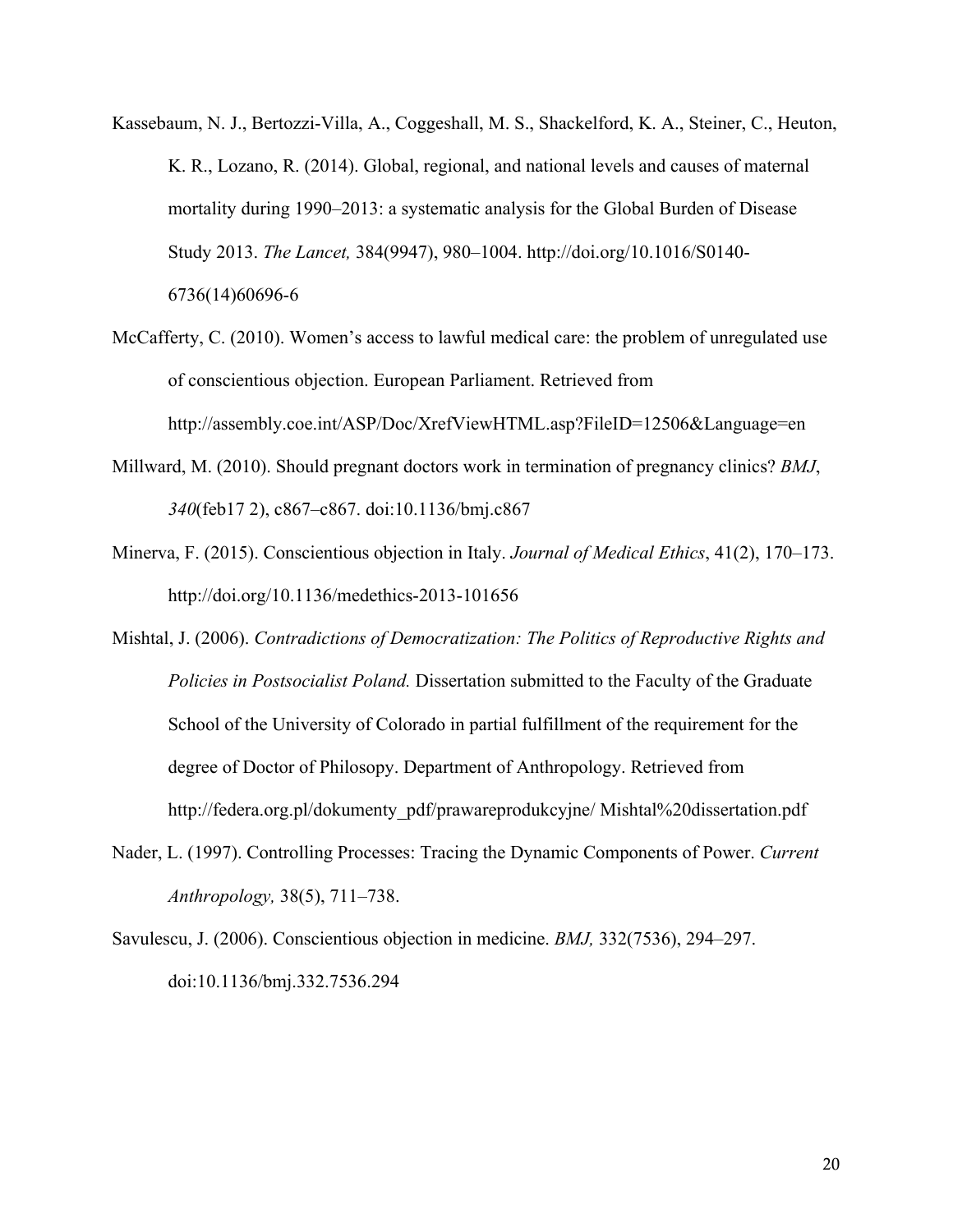Sepper, E. (2012). Taking Conscience Seriously (SSRN Scholarly Paper No. ID 1888375). Rochester, NY: Social Science Research Network. Retrieved from http://papers.ssrn.com/abstract=1888375

- Sundaram, A., Juarez, F., Ahiadeke, C., Bankole, A., & Blades, N. (2014). The impact of Ghana's R3M programme on the provision of safe abortions and postabortion care. *Health Policy and Planning,* czu105. http://doi.org/10.1093/heapol/czu105
- Voetagbe, G., Yellu, N., Mills, J., Mitchell, E., Adu-Amankwah, A., Jehu-Appiah, K., & Nyante, F. (2010). Midwifery tutors' capacity and willingness to teach contraception, postabortion care, and legal pregnancy termination in Ghana. *Human Resources for Health,* 8(1), 2. doi:10.1186/1478-4491-8-2
- Wacquant, L. (2006). Pierre Bourdieu. In R. Stones ed. Key Contemporary Thinkers. New York: Macmillan.
- Westeson, J. (2013). Reproductive health information and abortion services: Standards developed by the European Court of Human Rights. *International Journal of Gynaecology and Obstetrics: The Official Organ of the International Federation of Gynaecology and Obstetrics,* 122(2), 173–176. doi:10.1016/j.ijgo.2013.05.002
- Wicclair, M. (2011). Conscientious Objection in Health Care An Ethical Analysis. Retrieved December 5, 2014, from

http://www.cambridge.org/us/academic/subjects/philosophy/ethics/conscientiousobjection-health-care-ethical-analysis

Zampas, C. (2013). Legal and ethical standards for protecting women's human rights and the practice of conscientious objection in reproductive healthcare settings. *International Journal of Gynaecology and Obstetrics: The Official Organ of the International*